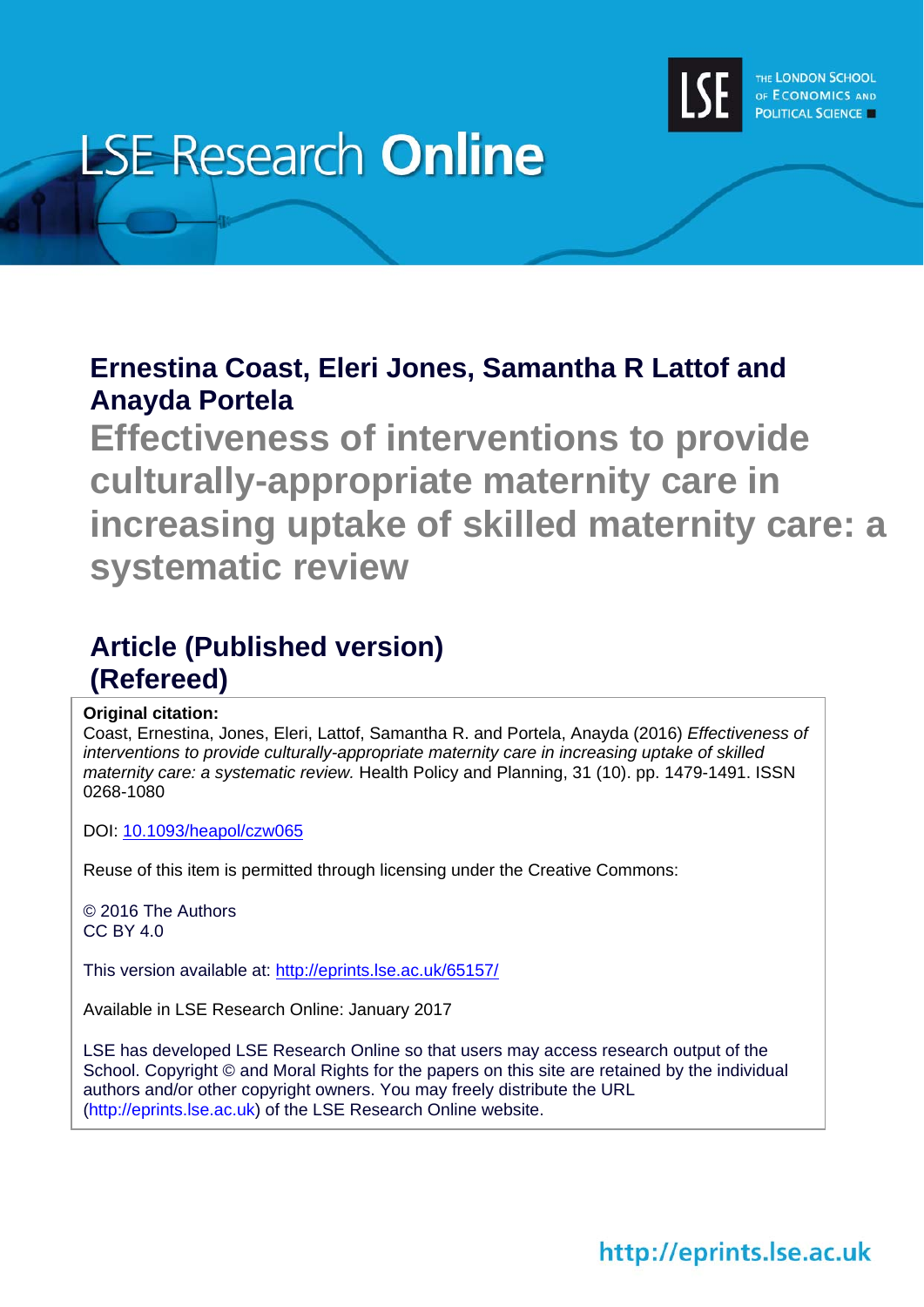#### **OXFORD**

# Effectiveness of interventions to provide culturally appropriate maternity care in increasing uptake of skilled maternity care: a systematic review

## Ernestina Coast,\* Eleri Jones, Samantha R Lattof and Anayda Portela

Department of Social Policy, London School of Economics and Political Science, London WC2A 2AE, UK

\*Corresponding author. Department of Social Policy, London School of Economics and Political Science, Houghton Street, London WC2A 2AE, UK. E-mail: e.coast@lse.ac.uk

Accepted on 19 January 2016

### Abstract

Addressing cultural factors that affect uptake of skilled maternity care is recognized as an important step in improving maternal and newborn health. This article describes a systematic review to examine the evidence available on the effects of interventions to provide culturally appropriate maternity care on the use of skilled maternity care during pregnancy, for birth or in the postpartum period. Items published in English, French and/or Spanish between 1 January 1990 and 31 March 2014 were considered. Fifteen studies describing a range of interventions met the inclusion criteria. Data were extracted on population and intervention characteristics; study design; definitions and data for relevant outcomes; and the contexts and conditions in which interventions occurred. Because most of the included studies focus on antenatal care outcomes, evidence of impact is particularly limited for care seeking for birth and after birth. Evidence in this review is clustered within a small number of countries, and evidence from low- and middle-income countries is notably lacking. Interventions largely had positive effects on uptake of skilled maternity care. Cultural factors are often not the sole factor affecting populations' use of maternity care services. Broader social, economic, geographical and political factors interacted with cultural factors to affect targeted populations' access to services in included studies. Programmes and policies should seek to establish an enabling environment and support respectful dialogue with communities to improve use of skilled maternity care. Whilst issues of culture are being recognized by programmes and researchers as being important, interventions that explicitly incorporate issues of culture are rarely evaluated.

Key words: Antenatal care, birth, culture, maternity care, maternal health, pregnancy, systematic review, utilization

#### Key Messages

- Interventions to provide culturally appropriate maternity care are primarily focused on antenatal care and have largely positive effects on uptake of skilled maternity care.
- Evidence on culturally appropriate maternity care from low- and middle- income countries is very limited.
- Research to evaluate culturally appropriate maternity care should use robust study designs and standardize the descriptions and outcome measurements of interventions.

 $\degree$ The Author 2016. Published by Oxford University Press in association with The London School of Hygiene and Tropical Medicine.

This is an Open Access article distributed under the terms of the Creative Commons Attribution License (http://creativecommons.org/licenses/by/4.0/), which permits unrestricted reuse, distribution, and reproduction in any medium, provided the original work is properly cited.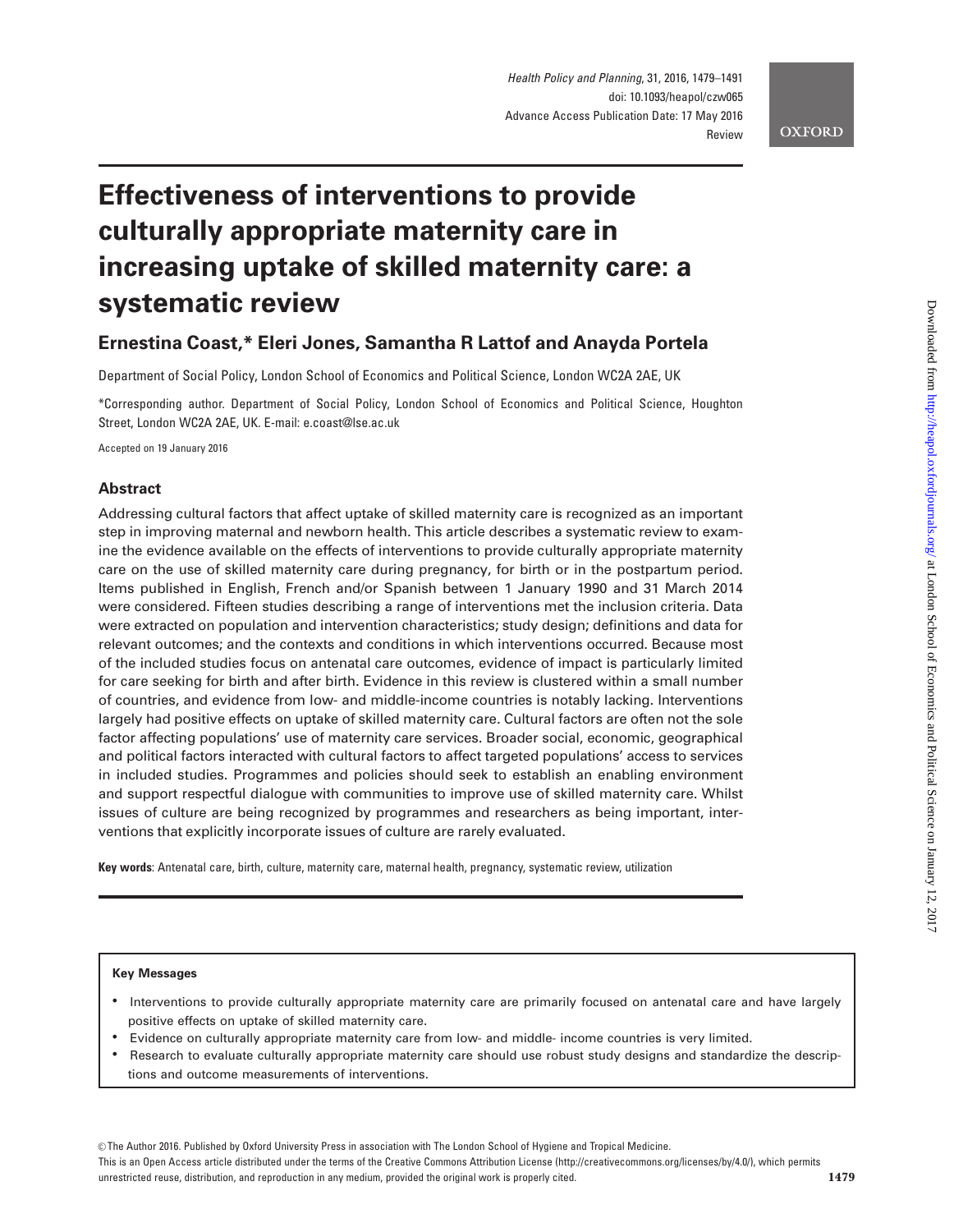#### Introduction

Increasing the use of skilled maternity care services was a key objective under the Millennium Development Goals and continues to be a focus of the post-2015 development agenda [\(United Nations 2008,](#page-13-0) [2014;](#page-13-0) [Langer](#page-13-0) et al. 2013). Minority groups across world regions frequently have poorer maternal and newborn health outcomes and may be less likely than other populations to use skilled maternity care services ([Wasserman](#page-13-0) et al. 2007; [Harris](#page-13-0) et al. 2010; [Kildea and](#page-13-0) [Van Wagner 2012](#page-13-0)). Studies have shown that cultural factors can affect uptake of maternity care services, and addressing them has been recognized as an important step in increasing the use of services ([Thaddeus and Maine 1994](#page-13-0); [WHO 2003](#page-13-0); [UNFPA 2005](#page-13-0); [Camacho](#page-13-0) [et al.](#page-13-0) 2006; [Gabrysch and Campbell 2009](#page-13-0); [Castro 2012](#page-13-0); [Bohren](#page-13-0) et al. [2014](#page-13-0)).

There may be differences between the culture of maternity care services and the cultural practices and preferences of women and communities, in regards to childbirth settings, practices, attitudes towards illness and health, materials and/or language, for example. Perceived cultural insensitivity or poor intercultural competencies of professionals can also lead to discrimination of certain users by providers, resulting in a lack of trust in services and service providers ([Gabrysch](#page-13-0) et al. 2009). Cultural beliefs and practices are often framed as a 'barrier' to the uptake of maternity care services, rather than a population characteristic which health systems need to consider in order to be responsive to communities' needs. Providing care that takes people's cultural preferences into account is an important component of quality of care ([Tuncalp](#page-13-0) et al. 2015). The need for 'culturally appropriate' maternity care services is core to the World Health Organization's (WHO) strategy for improving maternal and newborn health [\(WHO 2003\)](#page-13-0) and ending preventable maternal mortality [\(WHO 2015a](#page-13-0)).

To provide programmes and materials that are culturally appropriate, health service managers must be able to identify and describe cultures and/or subcultures, understand their health behaviours, and apply this knowledge in planning and development activities ([Kreuter](#page-13-0) et al. 2003). In practice, however, culture is more often assumed than assessed ([Kreuter](#page-13-0) et al. 2003), and culture is frequently used as a synonym for 'traditional' or 'backward' as opposed to 'modern' by researchers, service providers and policymakers. A common approach in health interventions and their evaluations is to reduce culture to a static set of features. It is often the explicit and manifest components of culture (e.g. language, traditional dress, music) that are used as markers of culture [\(Fisher](#page-13-0) et al. [2007\)](#page-13-0), the dangers of cultural stereotyping notwithstanding. Other dimensions such as shared values and assumptions may be more effective, yet much harder to incorporate. Such an approach is out of step with perspectives from contemporary anthropology in particular, and social science more generally, in which culture is understood as an outcome of multiple and on-going interactions within and between communities, their networks and their environment for an individual over their life course ([Kirmayer 2012](#page-13-0)).

The WHO Department of Maternal, Newborn, Child and Adolescent Health has assessed evidence on the effectiveness of a range of interventions in improving use of skilled care for birth ([WHO 2015b](#page-13-0)). Interventions to address cultural factors are one focus area. In this article, we report on a systematic review to examine evidence on the effects of interventions to provide culturally appropriate maternity care services on the uptake of skilled care during pregnancy, for birth or in the postpartum period. Skilled maternity care is defined here as the care provided by an accredited health professional (e.g. doctor, midwife or nurse) who has been

educated and 'trained to proficiency in the skills needed to manage normal (uncomplicated) pregnancies, childbirth and the immediate postnatal period, and in the identification, management and referral of complications in women and newborns' [\(WHO 2004\)](#page-13-0). This definition excludes traditional birth attendants (TBAs), although countries are encouraged to work with TBAs to define new roles for them, and ensure good working relations between TBAs, skilled attendants and staff in referral facilities.

A previous systematic mapping of the literature describes interventions to address cultural factors affecting women's use of skilled maternity care [\(Coast](#page-13-0) et al. 2014). This mapping included 96 items from 35 countries across all world regions. It describes the scope of existing literature, including both the types and range of interventions and the types of documentation available, but does not report on intervention effectiveness ([Coast](#page-13-0) et al. 2014).

In this systematic, review we focus on interventions in which providing culturally appropriate care was a primary aim, and we assess the effectiveness of these interventions for the uptake of skilled maternity care. Improving understanding of how culture can be incorporated into generic quality improvement interventions is important [\(Fisher](#page-13-0) et al. 2007). However, including such broad interventions would have prevented us from examining specific effects of providing culturally appropriate care. As far as the research team is aware, this systematic review is the first to address this research question. Other review articles that address-related questions informed the present review as relevant background literature ([Anderson](#page-12-0) et al. 2003; [Wasserman](#page-13-0) et al. 2007; [Kildea and Van](#page-13-0) [Wagner 2012;](#page-13-0) [Jongen](#page-13-0) et al. 2014).

#### Materials and methods

#### Inclusion and exclusion criteria

This review focuses on studies examining the impact of interventions to provide culturally appropriate maternity care on women's use of skilled maternity care before, during and after birth. Studies on any population in any world region were considered. Peer-reviewed journal articles and (non-peer-reviewed) grey literature, including reports, books or book chapters, whether available in print or online, were eligible for inclusion. Items published in English, French and/or Spanish between 1 January 1990 and 31 March 2014 were considered.

For inclusion, studies must have measured the impact of an implemented intervention to provide culturally appropriate maternity care for ethno-linguistic or religious groups. Only items that describe an implemented intervention are included. Items that only identified cultural factors affecting the use of skilled maternal care, and items describing a recommended (but thus far nonimplemented) intervention are excluded. A cultural group is defined broadly to include any form of group or social stratum that is (considered to be) marked by its own distinctive cultural characteristics ([Helman 2000](#page-13-0); [Kreuter](#page-13-0) et al. 2003). A non-exhaustive list of subpopulations that may be marked by their own distinctive cultural characteristics include ethnic groups, groups defined by religion, language groups, indigenous groups, tribal communities and castebased groups. Providing culturally appropriate care must have been a primary aim of the intervention. To be included, an intervention had to be explicitly designed to accommodate a cultural group's shared norms, values and/or beliefs, behavioural customs, and/or spoken language/s. Interventions whose primary aims or strategies are not concerned with accommodating or addressing cultural factors are excluded (e.g. interventions that exclusively address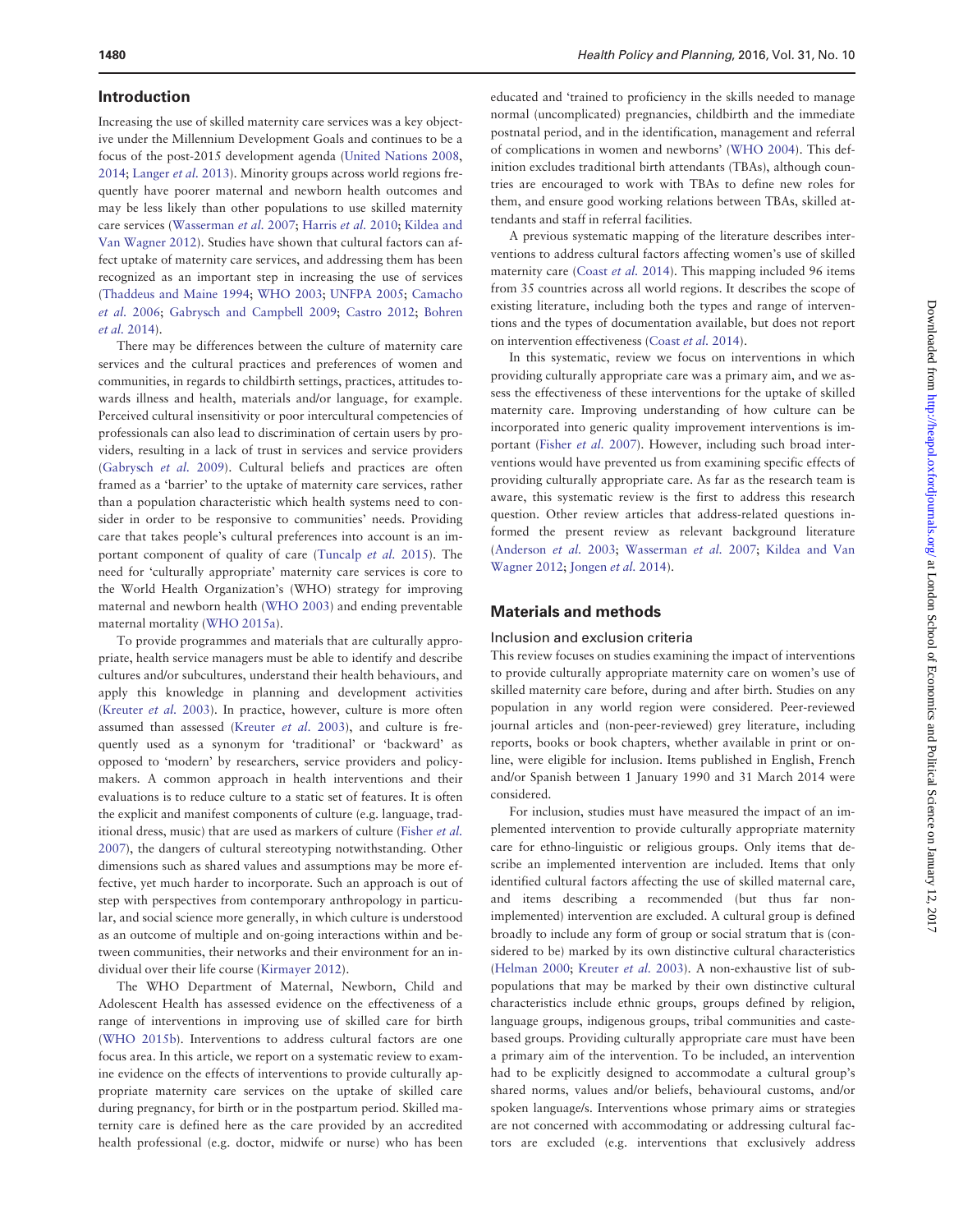economic or geographical access barriers for a defined cultural group). Generic interventions that consider and/or accommodate cultural factors explicitly or implicitly, but not as an explicit aim or strategy, are excluded. Complex packages of interventions to provide culturally appropriate care were eligible for inclusion. Studies must have reported empirical data on an assessment of the outcome of an intervention and compared this with the outcome in a group that received no intervention or a different intervention. Studies comparing the same population before and after the intervention were considered only where data were collected for the same population at different time points.

The outcome of interest was uptake of skilled maternity care during pregnancy, for birth or in the postpartum period. Studies must have measured at least one of these outcomes:

- Birth with a skilled attendant
- Birth in a health facility
- Care with a skilled attendant or at a facility in case of maternal complications or illness
- Use of antenatal care (ANC) (with a skilled attendant)
- Timing of first ANC visit
- Postpartum care visit (with a skilled attendant)

#### Searching and screening strategy

A broad precursory systematic mapping [\(Coast](#page-13-0) et al. 2014) formed the first stage of the searching and screening for this systematic review. The search strategy involved systematic searches of ten electronic databases and two targeted websites. The search terms and their combinations (Table 1) were adapted to the particulars (e.g. wildcards, truncations, capacity for complex searches, Medical Subject Headings facility) of each electronic database. The results

|  | Table 1. Search terms and their combinations |  |
|--|----------------------------------------------|--|
|--|----------------------------------------------|--|

were combined with references suggested by experts. This search generated a total of 33 227 items for screening in the first mapping phase. Items identified in the search were then screened for inclusion in the mapping, initially on the basis of title and abstract. The team screened the full text when inclusion or exclusion could not be determined on the basis of title and abstract. Quality assurance measures were incorporated into the screening process, as the process involved multiple team members. Prior to single-screening items generated by the search, the entire team independently screened the first 100 items, compared results and resolved any differences in understanding the inclusion/exclusion criteria. Any full text item that was considered problematic or borderline was double-screened, following which the team compared results and resolved any differences, with decisions made in favour of an inclusive approach where questions remained. A total of 96 items were included in the mapping.

At the systematic review stage we sought additional items through hand-searches of the reference lists of included studies and relevant reviews, as well as further items suggested by experts. As much of the intervention activity related to cultural interventions, particularly in low- and middle-income countries (LMICs), is not (yet) peer-reviewed or published, expert suggestions were an important addition to the search for the systematic review. Searches and suggestions were further supplemented with items identified as potentially relevant from a separate systematic mapping of maternal health intervention studies conducted in LMICs between 2000 and 2012, described elsewhere [\(MASCOT/MH-SAR 2013](#page-13-0); [MASCOT](#page-13-0) [Study Group 2014](#page-13-0)). Items identified through expert recommendations, hand-searches and this separate systematic mapping of maternal health intervention studies yielded a further 53 items, generating a total of 149 items for screening for the systematic review. E.J. or S.L. determined eligibility of all items, and unclear items were

| 1. Intervention/study type terms | 2. Access/use terms | 3. Care terms     | 4. Population terms   | 5. Culture terms |
|----------------------------------|---------------------|-------------------|-----------------------|------------------|
| Arrangement*                     | Accept*             | Advice            | Antepartum terms      | Attitud*         |
| Evaluat*                         | Access              | <b>ANC</b>        | Ante*natal            | Behaviour*       |
| Initiative*                      | Appointment*        | 'Birth attendan*' | Ante*partum           | Behavior*        |
| Intervention*                    | Attend*             | Care              | Expect* <sup>a</sup>  | Belief*          |
| Model*                           | Availab*            | $Doctor*$         | Pregnan*              | Believ*          |
| Package*                         | Obtain              | Centre            | Prenatal              | Caste*           |
| Pilot*                           | Outreach            | Center            | Trimester             | Communit*        |
| Program*                         | Recei*              | Clinic*           | Intrapartum terms     | Culture*         |
| Project*                         | Seek*               | Counsel*          | Birth*                | Cultural         |
| Provision*                       | Uptake              | Department*       | Child*birth           | $Custom*$        |
| Regime*                          | Use                 | Facilit*          | Intra*partum          | Ethnic*          |
| Scheme*                          | Utilization         | Healthcare        | Maternity             | Indigen*         |
| Strateg*                         | Utilization         | Health care       | Obstetric*            | Language*        |
| Trial*                           | Visit*              | 'Health system'   | Parturition           | Minorit*         |
|                                  |                     | Hospital*         | Partus                | Norm*            |
|                                  |                     | Institution*      | Peri*natal            | Race*            |
|                                  |                     | Midwif*           | Deliver <sup>*a</sup> | Racial*          |
|                                  |                     | Nurs*             | Labour <sup>a</sup>   | Religio*         |
|                                  |                     | Physician*        | Labor <sup>a</sup>    | Ritual*          |
|                                  |                     | <b>PNC</b>        | Postpartum terms      | Sub*cultur*      |
|                                  |                     | Service*          | Maternal              | Sub*population*  |
|                                  |                     | Treatment*        | 'New mother'          | Tradition*       |
|                                  |                     | Unit*             | Post*natal            | Tribal*          |
|                                  |                     |                   | Post*partum           | Tribe*           |
|                                  |                     |                   | <b>PPC</b>            | Value*           |
|                                  |                     |                   | Puerper*              | Participatory    |

a These terms have multiple meanings. Due to their presence in a column that narrowed a search that was otherwise very broad, they were included only in searches where their inclusion did not yield an unfeasible number of irrelevant references.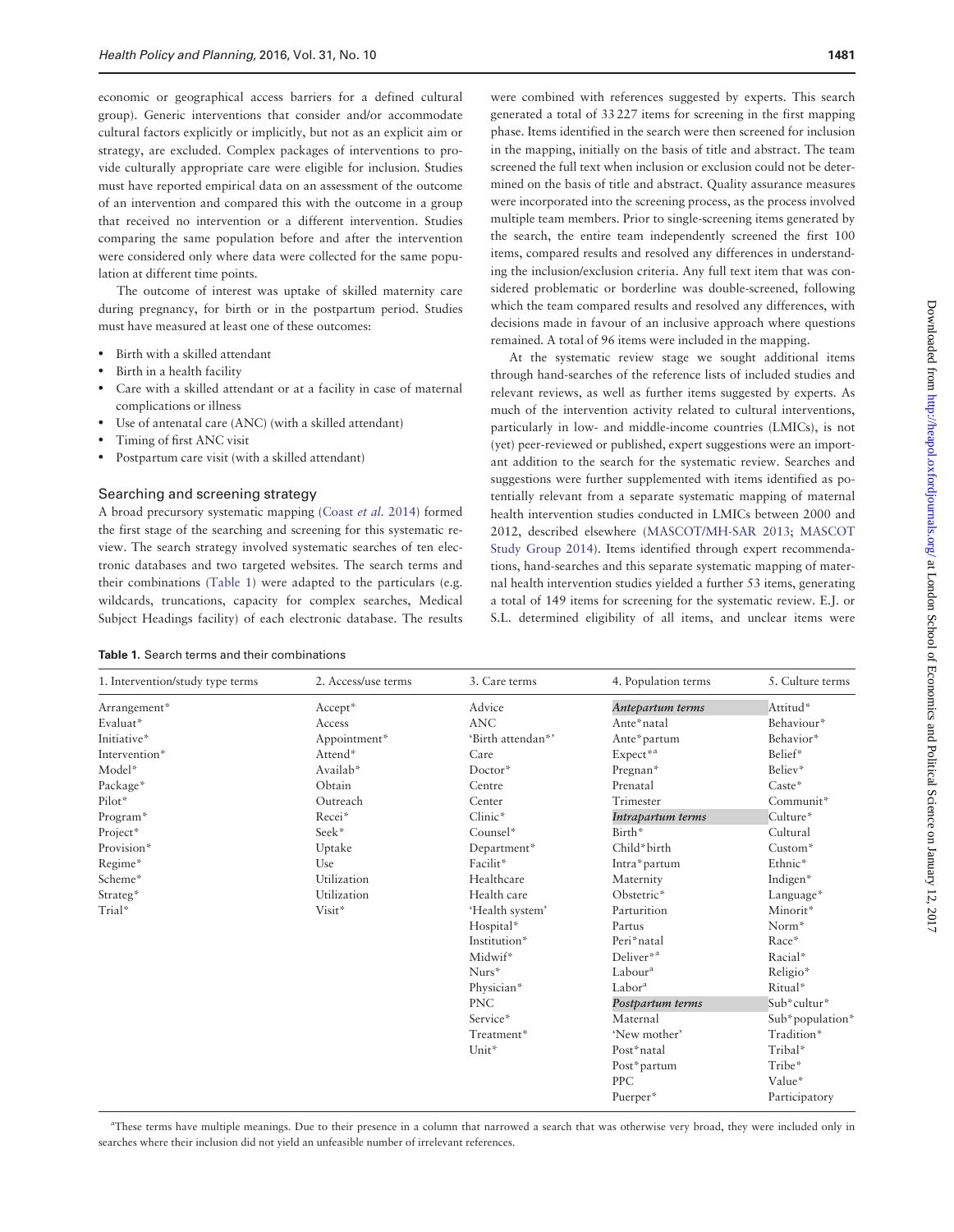

Figure 1. Systematic review searching and screening.

discussed using a protocol that is available, upon request, from the lead author. When necessary, differences were resolved by discussion with E.C. and A.P. See Figure 1 for a flow diagram of the searching and screening strategy.

#### Data extraction, analysis and quality assessment

S.L. or E.J. extracted data from each included study. Data were extracted on population and intervention characteristics; study design; and definitions and data for relevant outcomes. Included studies were quality assessed in duplicate by S.L., E.C. and/or E.J. using the Effective Public Health Practice Project (EPHPP) quality assessment tool for quantitative studies [\(EPHPP 2010\)](#page-13-0). Conducting a metaanalysis was not considered appropriate in view of the heterogeneity of interventions, populations and outcome measures within the evidence base. We present the results in a narrative format, accompanied by tables of included studies.

#### **Results**

Fifteen papers met our inclusion criteria, evaluating the impact of 14 different interventions. All studies but two were conducted in highincome, OECD-member countries: Australia  $(n = 6)$  ([Nel and](#page-13-0) [Pashen 2003;](#page-13-0) Jan [et al.](#page-13-0) 2004; [NSW Health 2005;](#page-13-0) [Panaretto](#page-13-0) et al. [2005,](#page-13-0) [2007;](#page-13-0) [Kildea](#page-13-0) et al. 2012), the United States of America (USA)  $(n = 4)$  ([Julnes](#page-13-0) et al. 1994; [Thompson](#page-13-0) et al. 1998; [Jewell and Russell](#page-13-0) [2000;](#page-13-0) [Marsiglia](#page-13-0) et al. 2010), the United Kingdom (UK)  $(n=2)$ ([Mason 1990;](#page-13-0) [Parsons and Day 1992\)](#page-13-0) and Israel  $(n = 1)$  ([Bilenko](#page-12-0) [et al.](#page-12-0) 2007). The two exceptions were conducted in Peru ([McQuestion and Velasquez 2006;](#page-13-0) [Gabrysch](#page-13-0) et al. 2009).

All studies from Australia targeted Indigenous, Aboriginal and Torres Islander Strait women ([Nel and Pashen 2003;](#page-13-0) Jan et al. [2004;](#page-13-0) [NSW Health 2005](#page-13-0); [Panaretto](#page-13-0) et al. 2005, [2007](#page-13-0); [Kildea](#page-13-0) et al. 2012). Indigenous women were also the focus in one of the studies from Peru [\(Gabrysch](#page-13-0) et al. 2009), and the study in Israel targeted seminomadic Bedouin women [\(Bilenko](#page-12-0) et al. 2007). In contrast, studies from the USA and UK largely targeted migrant, ethnic minority groups, particularly Latina or Hispanic women in the USA [\(Julnes](#page-13-0) [et al.](#page-13-0) 1994; [Thompson](#page-13-0) et al. 1998; Jewell [and Russell 2000;](#page-13-0) [Marsiglia](#page-13-0) et al. 2010) and Asian women in the UK [\(Mason 1990;](#page-13-0) [Parsons and Day 1992](#page-13-0)).

#### Interventions

The papers summarize a diverse range of interventions designed to provide culturally appropriate maternity care services (see [Table 2](#page-5-0)). Strategies included: using health care providers with shared cultural

and/or linguistic background with service users [\(Thompson](#page-13-0) et al. [1998;](#page-13-0) [Jewell and Russell 2000;](#page-13-0) [Nel and Pashen 2003;](#page-13-0) [Panaretto](#page-13-0) [et al.](#page-13-0) 2005, [2007;](#page-13-0) [Bilenko](#page-12-0) et al. 2007); providing cultural brokers, mediators or interpreters [\(Mason 1990;](#page-13-0) [Parsons and Day 1992;](#page-13-0) [Julnes](#page-13-0) et al. 1994; [Marsiglia](#page-13-0) et al. 2010; [Kildea](#page-13-0) et al. 2012); training staff to improve cultural awareness (Jan et al. [2004;](#page-13-0) [NSW Health](#page-13-0) [2005\)](#page-13-0); incorporating culturally appropriate practices [\(McQuestion](#page-13-0) [and Velasquez 2006\)](#page-13-0) and adapting the setting within which the service is provided ([Gabrysch](#page-13-0) et al. 2009).

Inevitably, interventions differed according to the population targeted and cultural factors affecting use of services. Interventions varied in comprehensiveness; some studies described adaptations to an otherwise standard model of care (e.g. [Julnes](#page-13-0) et al. 1994; [Jewell](#page-13-0) [and Russell 2000\)](#page-13-0), whereas others described comprehensive interventions to provide distinct, culturally tailored maternity care services (e.g.: [Bilenko](#page-12-0) et al. 2007; [Gabrysch](#page-13-0) et al. 2009). Correspondingly, some interventions focused on a single strategy (e.g.: [Mason 1990](#page-13-0)), whereas others adopted multiple strategies (e.g. [Thompson](#page-13-0) et al. 1998; [Nel and Pashen 2003](#page-13-0)).

Strategies focusing on service providers were most common. In particular, cultural-appropriateness was sought via the use of staff who shared cultural and/or linguistic backgrounds with service users. These staff ranged from health professionals to intermediaries who bridged the cultural or linguistic gap between health professionals and service users. A smaller number of studies described training existing staff to improve cultural awareness. Community participation was a strategy explicitly described in multiple studies, albeit to varying extents. Approaches ranged from consulting communities in the design of intervention strategies to providing community-controlled health services. Further strategies included incorporating local birthing practices into service provision; adapting physical and social service settings for familiarity and comfort; and adapting educational materials. Since cultural factors interact with social and economic factors to affect these populations' access to maternity care services, they were frequently addressed jointly in interventions. For example, several interventions incorporated transportation, childcare and/or outreach care.

#### Outcome measures

Among relevant outcomes, most studies focused on ANC with a skilled attendant, but measures were wide-ranging. Number of ANC visits was the most common measure  $(n = 7)$ . However, any ANC ([Bilenko](#page-12-0) et al. 2007); three or more visits [\(Bilenko](#page-12-0) et al. 2007); six or more visits ([Julnes](#page-13-0) et al. 1994) and non-attendance of appointments [\(Parsons and Day 1992\)](#page-13-0) were also reported in some papers. Further, [Thompson](#page-13-0) et al. (1998) included as a measure the adequacy of the total number of ANC visits, based on the Adequacy of Prenatal Care Utilization index ([Kotelchuk 1994](#page-13-0)), in which the adequate number is dependent on the timing of initiation of care. Timing of initiation of ANC was also a commonly reported outcome, with typical measures including first visit before a specified stage of pregnancy  $(n = 5)$  or gestational age at first visit  $(n = 4)$ . Three papers—including the two from Peru—reported outcomes for care at birth, including birth with a skilled attendant  $(n = 1)$  and birth at a health facility  $(n = 3)$ . Only one study reported outcomes related to postpartum care services [\(Marsiglia](#page-13-0) et al. 2010).

Only four studies mentioned outcomes related to cost and sus-tainability [\(Julnes](#page-13-0) et al. 1994; Jan et al. [2004](#page-13-0); [Gabrysch](#page-13-0) et al. 2009; [Marsiglia](#page-13-0) et al. 2010). Details were rather limited in two studies with one paper praising the programme's 'relatively low cost' ([Julnes](#page-13-0) et al. 1994) and another paper noting that trained lay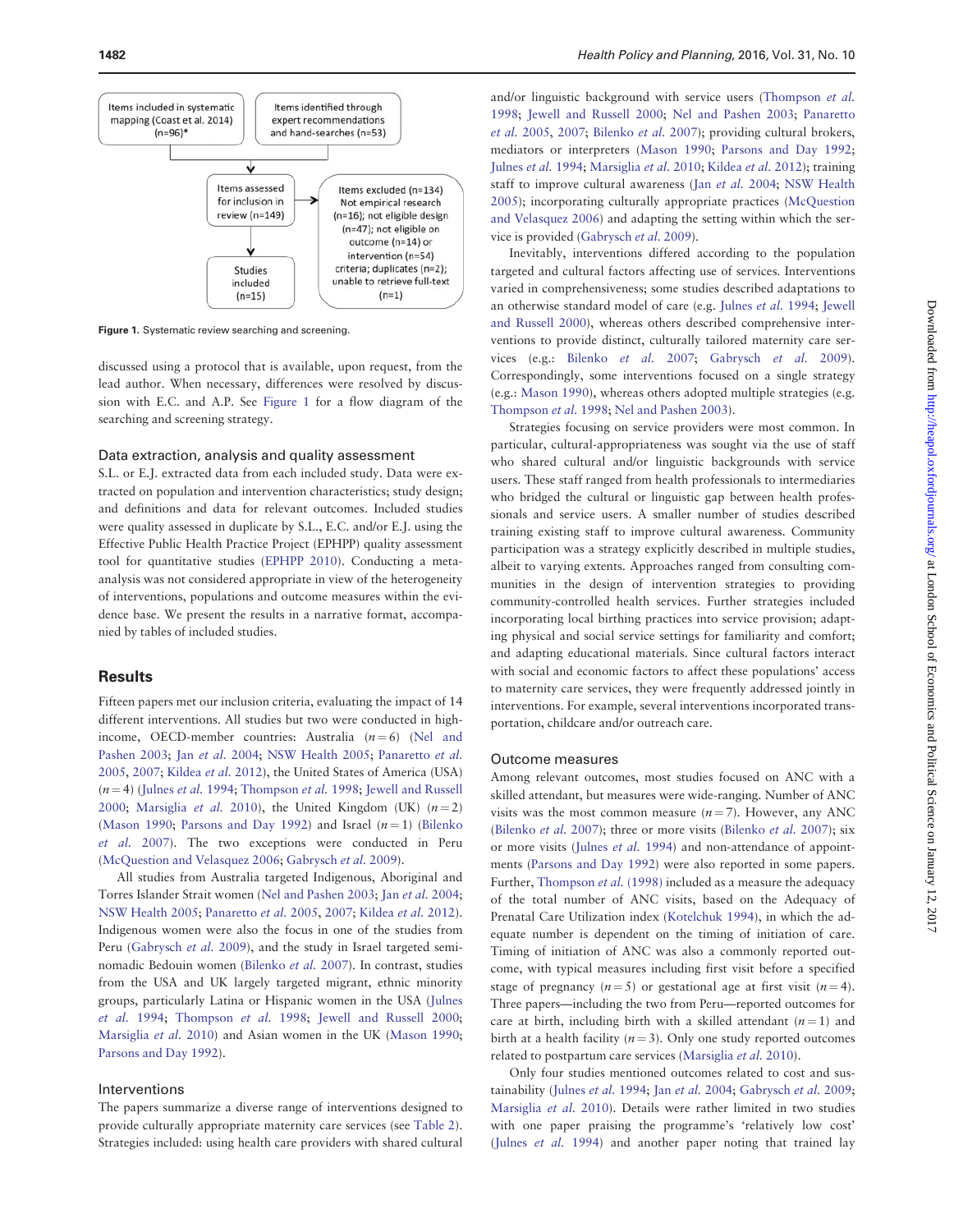<span id="page-5-0"></span>

| Aboriginal women who gave birth<br>Qualitative data from an evaluation<br>group who received ANC through<br>The sample comprised all eligible<br>women who registered newborns<br>in two relevant hospitals (Nepean<br>for care at the clinic in the 2-year<br>utilization by women in two suc-<br>before the clinic opened were the<br>intervention area before and after<br>and Blacktown): an intervention<br>The same women's pregnancies<br>the intervention. The study used<br>period after it opened ( $n = 85$ ).<br>and one after the clinic opened.<br>of the project in 2001 were also<br>cessive pregnancies, one before<br>1999 ( $n = 52$ ) and in 2007 ( $n =$<br>data from a routine monitoring<br>Comparison of use of care in the<br>system on births at baseline in<br>Retrospective comparison using<br>antenatal record data for<br>Study design and sample<br>comparator.<br>reported.<br>83).<br>of the Quechua language, allowing<br>tical birthing position, inclusion of<br>a community-controlled health ser-<br>included a rope and bench for ver-<br>family and TBAs during birth, use<br>women to wear their own clothes,<br>ment of gynaecological beds with<br>vice with a midwifery programme<br>Intervention included: transporta-<br>families living in tribal units. The<br>familial placenta burial, replace-<br>Daruk Aboriginal Medical Service-<br>care at birth was developed with<br>clinic was established in a desert<br>A culturally appropriate model for<br>Arabic-speaking Bedouin public<br>normal beds, and health profes-<br>area to serve Bedouin extended<br>Intervention or service adaptation<br>the participation of indigenous<br>A new maternal and child health<br>sionals that were respectful of<br>staffed by a team including an<br>primary practitioner was an<br>health nurse. A local female<br>Bedouin liaison worker was<br>communities. Key features<br>Aboriginal health worker.<br>employed.<br>description<br>culture.<br>Negev desert, Israel<br>Poor, indigenous<br>Aboriginal women<br>Santillana district,<br>Ayacucho, Peru-<br>Setting and target<br>Western Sydney,<br>Bedouin Arab<br>Semi-nomadic<br>Positive effect on care utilization<br>Australia<br>population<br>women<br>women<br>Gabrysch et al.<br>Jan et al. 2004<br>Bilenko et al.<br>2009<br>2007<br>Study | Table 2. Intervention and study details |                                     |                                                                                                     |                                                                                                                                                                                                                                                                                                                                                                                                                                                           |          |                                                                                                                                                                                                                                                                                                                                                                                                     |
|---------------------------------------------------------------------------------------------------------------------------------------------------------------------------------------------------------------------------------------------------------------------------------------------------------------------------------------------------------------------------------------------------------------------------------------------------------------------------------------------------------------------------------------------------------------------------------------------------------------------------------------------------------------------------------------------------------------------------------------------------------------------------------------------------------------------------------------------------------------------------------------------------------------------------------------------------------------------------------------------------------------------------------------------------------------------------------------------------------------------------------------------------------------------------------------------------------------------------------------------------------------------------------------------------------------------------------------------------------------------------------------------------------------------------------------------------------------------------------------------------------------------------------------------------------------------------------------------------------------------------------------------------------------------------------------------------------------------------------------------------------------------------------------------------------------------------------------------------------------------------------------------------------------------------------------------------------------------------------------------------------------------------------------------------------------------------------------------------------------------------------------------------------------------------------------------------------------------------------------------------------------------------------------------------------------------------------------------------------|-----------------------------------------|-------------------------------------|-----------------------------------------------------------------------------------------------------|-----------------------------------------------------------------------------------------------------------------------------------------------------------------------------------------------------------------------------------------------------------------------------------------------------------------------------------------------------------------------------------------------------------------------------------------------------------|----------|-----------------------------------------------------------------------------------------------------------------------------------------------------------------------------------------------------------------------------------------------------------------------------------------------------------------------------------------------------------------------------------------------------|
|                                                                                                                                                                                                                                                                                                                                                                                                                                                                                                                                                                                                                                                                                                                                                                                                                                                                                                                                                                                                                                                                                                                                                                                                                                                                                                                                                                                                                                                                                                                                                                                                                                                                                                                                                                                                                                                                                                                                                                                                                                                                                                                                                                                                                                                                                                                                                         |                                         |                                     |                                                                                                     | Effects on care utilization<br>outcomes                                                                                                                                                                                                                                                                                                                                                                                                                   | Quality  | Commentary                                                                                                                                                                                                                                                                                                                                                                                          |
|                                                                                                                                                                                                                                                                                                                                                                                                                                                                                                                                                                                                                                                                                                                                                                                                                                                                                                                                                                                                                                                                                                                                                                                                                                                                                                                                                                                                                                                                                                                                                                                                                                                                                                                                                                                                                                                                                                                                                                                                                                                                                                                                                                                                                                                                                                                                                         |                                         |                                     | Retrospective record review of ANC                                                                  | Women having at least 1 ANC visit<br>first trimester, from 3 (3.5%) to<br>with nurse, from 21 $(24.7\%)$ to<br>Women receiving ANC, from 27<br>$(31.8\%)$ before to 49 $(57.6\%)$<br>women registering for care in<br>Women having 3+ ANC visits<br>Non-significant increase in %<br>with obstetrician, from 23<br>Significant increases in %:<br>33 (38.8%) ( $P = 0.011$ )<br>$(27.1\%)$ to 38 (44.7%)<br>after ( $P = 0.004$ )<br>$(P = 0.003)$<br>ANC | Moderate | women's access to care was limited<br>imum travel distance for women to<br>travel, and established a 3km max-<br>reach services. A local Bedouin fe-<br>tinued to impact on women's abil-<br>Inadequate childcare provision con-<br>male liaison worker was used to<br>by gender-based restrictions on<br>The intervention recognized that<br>help women access services.<br>ity to use services.   |
|                                                                                                                                                                                                                                                                                                                                                                                                                                                                                                                                                                                                                                                                                                                                                                                                                                                                                                                                                                                                                                                                                                                                                                                                                                                                                                                                                                                                                                                                                                                                                                                                                                                                                                                                                                                                                                                                                                                                                                                                                                                                                                                                                                                                                                                                                                                                                         |                                         |                                     |                                                                                                     | 95% births with skilled attendants<br>37% births with a health profes-<br>Most change in the first 2 years<br>after implementation in 2000.<br>83% births at a health facility<br>No significance tests reported<br>At baseline in 1999 ( $n = 52$ ):<br>6% births at health centre<br>$6(7.1\%) (P = 0.230)$<br>In $2007 (n = 83)$ :<br>sional at home<br>Facility birth                                                                                 | Weak     | intervention had to build trust with<br>The intervention recognized the need<br>Women had experienced disrespect-<br>including family companions dur-<br>including discrimination, and the<br>to respect traditional practices,<br>ful interactions with providers,<br>ing the birth process.<br>the community.                                                                                     |
| 245 records were accessed for the<br>group who received regular ANC<br>at the relevant hospitals. 185 of<br>Cultural awareness sessions were<br>also provided for hospital staff,<br>mal childcare, female doctors,<br>with intervention<br>and home visits.                                                                                                                                                                                                                                                                                                                                                                                                                                                                                                                                                                                                                                                                                                                                                                                                                                                                                                                                                                                                                                                                                                                                                                                                                                                                                                                                                                                                                                                                                                                                                                                                                                                                                                                                                                                                                                                                                                                                                                                                                                                                                            |                                         | tion, reduced waiting times, infor- | with 105 records from Nepean and<br>intervention group, and compared<br>the programme and a control | Control groups=21.2 ( $P < 0.01$ ) at<br>Intervention group (Daruk)=10.5<br>Intervention group $(Daruk)=17.2$<br>Control groups=5.5 ( $P < 0.01$ ) at<br>Mean number of antenatal visits:<br>Mean gestational age at first visit<br>Nepean and 19.9 ( $P < 0.02$ ) at<br>Nepean and $9.5$ ( $P < 0.2$ ) at<br>Blacktown<br>(in weeks):<br>Blacktown<br>ANC                                                                                                | Weak     | women had experienced disrespect-<br>(continued)<br>women would not return for services<br>them; hospital care for Aboriginal<br>there was poor communication by<br>The intervention recognized that:<br>ful interactions with providers,<br>if they perceived a male doctor<br>women is disempowering; and,<br>behaving in a superior way to<br>including discrimination;<br>providers with women. |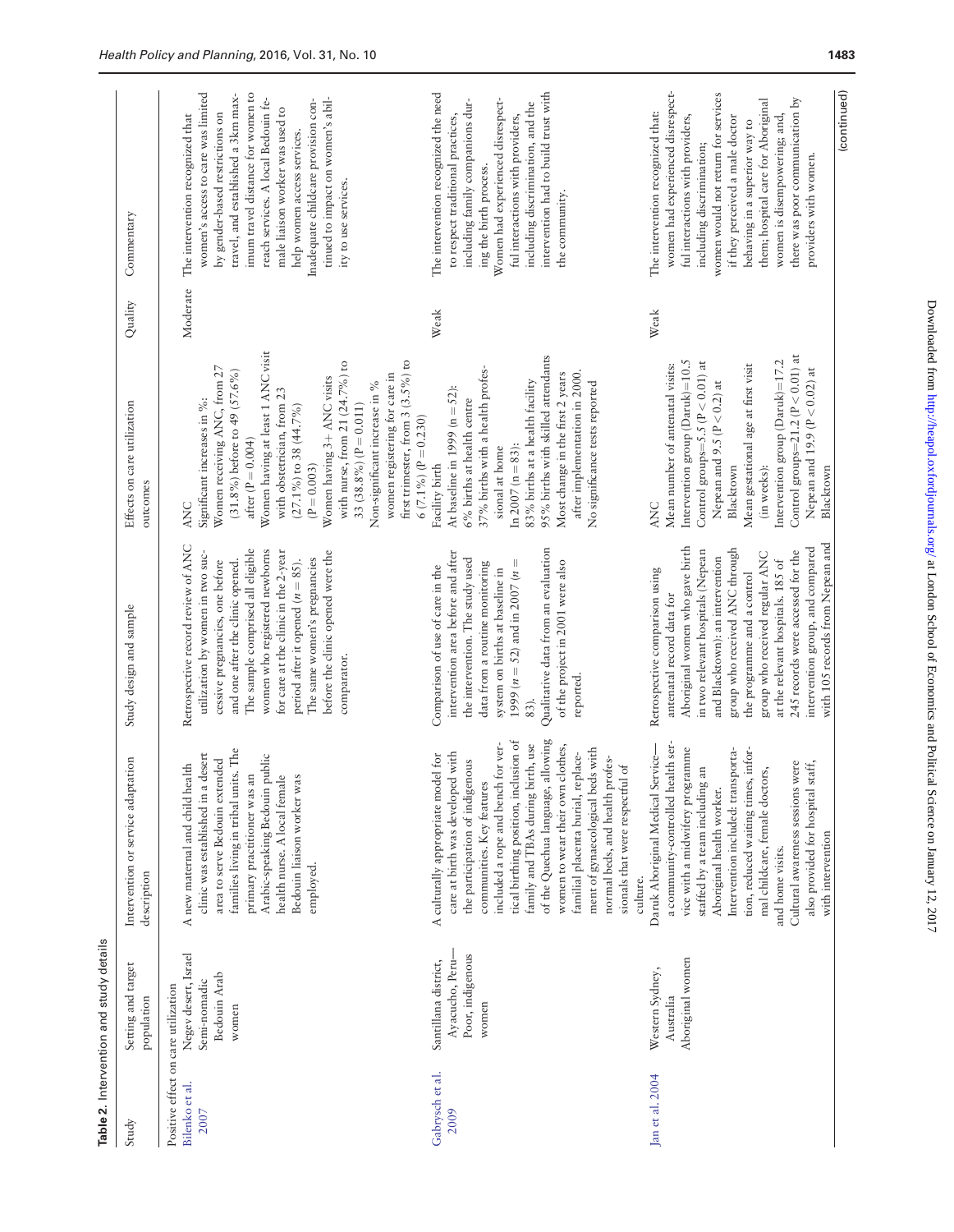| Table 2. Continued         |                                                                                                                   |                                                                                                                                                                                                                                                                                                                                                                                                                                                                                                                                                       |                                                                                                                                                                                                                                                                                                                                                                                                                                                                                                    |                                                                                                                                                                                                                                                                                                                              |         |                                                                                                                                                                                                                                                                                                                                                                            |
|----------------------------|-------------------------------------------------------------------------------------------------------------------|-------------------------------------------------------------------------------------------------------------------------------------------------------------------------------------------------------------------------------------------------------------------------------------------------------------------------------------------------------------------------------------------------------------------------------------------------------------------------------------------------------------------------------------------------------|----------------------------------------------------------------------------------------------------------------------------------------------------------------------------------------------------------------------------------------------------------------------------------------------------------------------------------------------------------------------------------------------------------------------------------------------------------------------------------------------------|------------------------------------------------------------------------------------------------------------------------------------------------------------------------------------------------------------------------------------------------------------------------------------------------------------------------------|---------|----------------------------------------------------------------------------------------------------------------------------------------------------------------------------------------------------------------------------------------------------------------------------------------------------------------------------------------------------------------------------|
| Study                      | Setting and target<br>population                                                                                  | Intervention or service adaptation<br>description                                                                                                                                                                                                                                                                                                                                                                                                                                                                                                     | Study design and sample                                                                                                                                                                                                                                                                                                                                                                                                                                                                            | Effects on care utilization<br>outcomes                                                                                                                                                                                                                                                                                      | Quality | Commentary                                                                                                                                                                                                                                                                                                                                                                 |
|                            |                                                                                                                   | women's reports of racial discrim-<br>acknowledgement that service use<br>factors<br>including: low education, low in-<br>come, high unemployment and<br>ination by service providers.<br>is influenced by a range of                                                                                                                                                                                                                                                                                                                                 | Qualitative and cost data were also<br>a random sample of 90 records<br>from Blacktown.<br>reported.                                                                                                                                                                                                                                                                                                                                                                                               | Control groups=71% ( $P = 0.01$ ) at<br>Intervention group (Daruk)=94%<br>Attended routine antenatal tests:<br>Nepean and $84\%$ (P = 0.02) at<br>Blacktown                                                                                                                                                                  |         | childcare (exacerbated by transport<br>problems) remained an issue, des-<br>Despite the intervention, transport<br>transport ownership, inadequate<br>pite informal childcare provision<br>considered stigmatizing by some<br>problems persisted (low private<br>Aboriginal-specific services were<br>public transport). Inadequate<br>by the intervention.                |
| Russell 2000<br>Jewell and | Racial and ethnic mi-<br>nority women<br>Indiana, USA                                                             | Minority health coalitions developed<br>through<br>eliminat-<br>projects to increase access to early<br>Strategies included using minority<br>professional and paraprofessional<br>and referrals for health education<br>women to navigate service provi-<br>and transportation. Intervention<br>sion, and to make decisions situ-<br>staff, social support, advocacy,<br>ated within womens' cultural<br>staff focused on supporting<br>ing cultural barriers to care.<br>ANC for minority women<br>community outreach and<br>beliefs and practices. | of mothers in corresponding coun-<br>project mothers and those born to<br>prised a stratified random sample<br>$(n = 95)$ . The control group com-<br>were matched on race, age, mari-<br>certificate data of infants born to<br>Retrospective comparison of birth<br>non-project mothers. The inter-<br>vention group comprised all en-<br>ties ( $n = 188$ ). Birth certificates<br>rolled women who had a birth<br>during a 2-year project period<br>tal status, and educational<br>attainment. | Control group=53.3% ( $P = 0.01$ )<br>Control group=9.2 ( $P = 0.001$ )<br>Mean number of ANC visits:<br>Intervention group= $73.3\%$<br>Intervention group=11.5<br>ANC in first trimester:<br><b>ANC</b>                                                                                                                    | Weak    | role of informal advice in women's<br>discrimination; and, the important<br>The intervention recognized that mi-<br>nority women's lower use of early<br>actions with providers, including<br>experiencing disrespectful inter-<br>ANC was a function of factors<br>including: provider cultural in-<br>sensitivity, with some women<br>Aboriginal women.<br>care-seeking. |
| Julnes et al.<br>1994      | pregnancy and care<br>Latina adolescents at<br>high-risk for poor<br>Norfolk, Virginia,<br>outcomes<br><b>USA</b> | The resource mothers were identi-<br>provide empathy for adolescents"<br>Program-a community outreach<br>medical dimensions of pregnancy<br>ing cultural background with the<br>mothers'-lay people often shar-<br>adolescents-to assist with non-<br>tween them and public agencies.<br>fied as being particularly able to<br>and childcare, including getting<br>ANC and acting as a liaison be-<br>programme that used 'resource<br>Norfolk Resource Mothers                                                                                       | Retrospective comparison of women<br>study used a database constructed<br>in the intervention group ( $n = 49$ )<br>in the programme area who were<br>from monthly reports of births in<br>who had no ANC ( $n = 29$ ). The<br>programme $(n = 46)$ ; 2/women<br>clinic-based, multi-disciplinary<br>with 1/women who attended a<br>the programme area, based on<br>birth certificate information.                                                                                                 | No significant difference in births<br>ANC before fourth month of<br>Intervention group=87.8%<br>Intervention group= $53.1\%$<br>in a non-hospital facility<br>Control group $(1)$ =73.9%<br>Control group $(1)=32.6\%$<br>More than 6 ANC visits:<br>Facility birth<br>pregnancy:<br>(P < 0.05)<br>(P < 0.10)<br><b>ANC</b> | Weak    | intervention also helped establish<br>other (non-health) agencies, and<br>provided broader social support<br>above and beyond the maternal<br>linkages for service users with<br>health outcomes reported, the<br>Intervention staff reported that,<br>for the adolescents and their<br>families                                                                           |
|                            |                                                                                                                   | needs and situations                                                                                                                                                                                                                                                                                                                                                                                                                                                                                                                                  |                                                                                                                                                                                                                                                                                                                                                                                                                                                                                                    |                                                                                                                                                                                                                                                                                                                              |         | (continued)                                                                                                                                                                                                                                                                                                                                                                |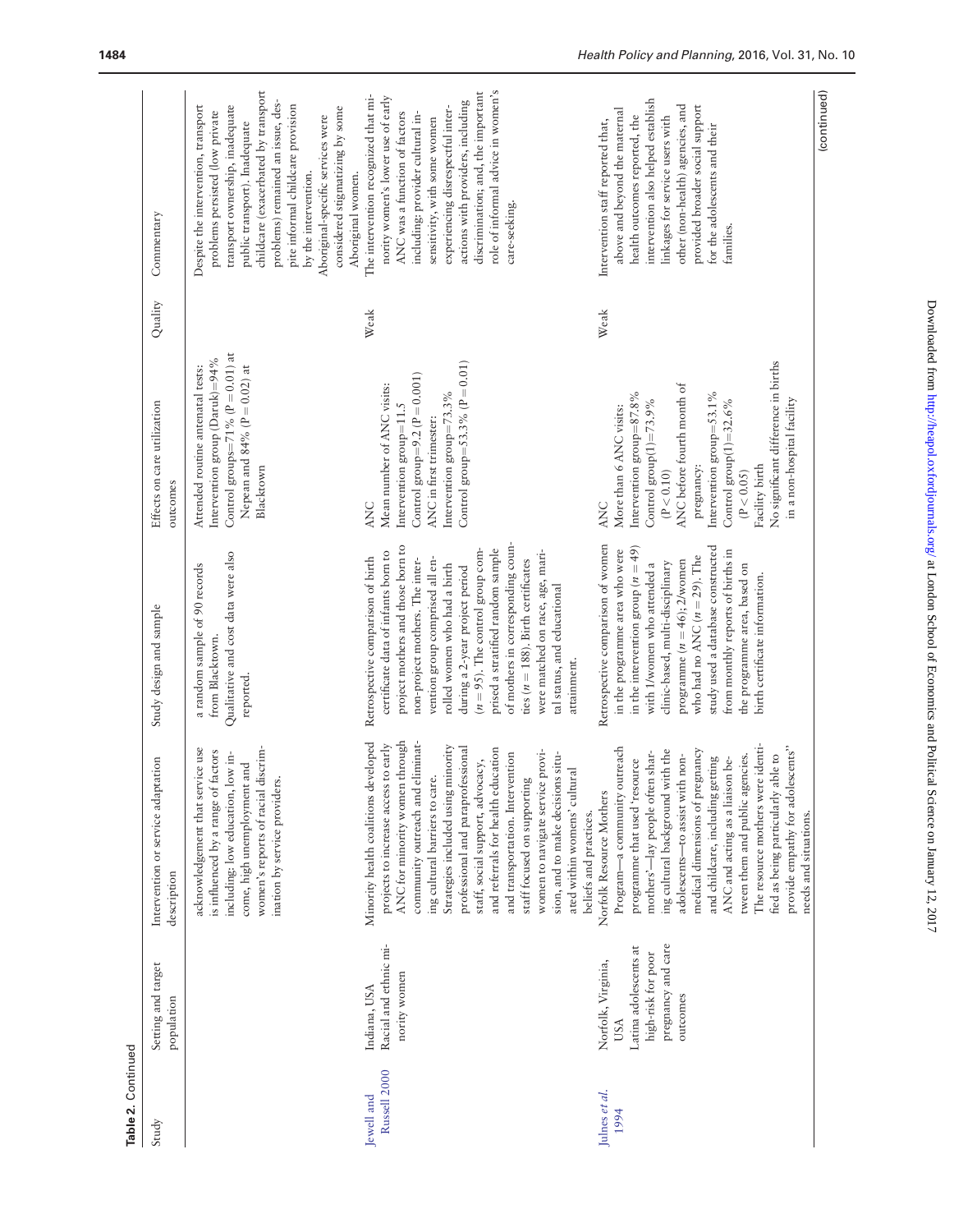| Table 2. Continued       |                                                                                               |                                                                                                                                                                                                                                                                                                                                                                                                                                                               |                                                                                                                                                                                                                                                                                                                                                                                                                                                                                     |                                                                                                                                                                                                                                                                                                                                 |         |                                                                                                                                                                                                                                                                                                                                                                                                                                                                                                |
|--------------------------|-----------------------------------------------------------------------------------------------|---------------------------------------------------------------------------------------------------------------------------------------------------------------------------------------------------------------------------------------------------------------------------------------------------------------------------------------------------------------------------------------------------------------------------------------------------------------|-------------------------------------------------------------------------------------------------------------------------------------------------------------------------------------------------------------------------------------------------------------------------------------------------------------------------------------------------------------------------------------------------------------------------------------------------------------------------------------|---------------------------------------------------------------------------------------------------------------------------------------------------------------------------------------------------------------------------------------------------------------------------------------------------------------------------------|---------|------------------------------------------------------------------------------------------------------------------------------------------------------------------------------------------------------------------------------------------------------------------------------------------------------------------------------------------------------------------------------------------------------------------------------------------------------------------------------------------------|
| Study                    | Setting and target<br>population                                                              | Intervention or service adaptation<br>description                                                                                                                                                                                                                                                                                                                                                                                                             | Study design and sample                                                                                                                                                                                                                                                                                                                                                                                                                                                             | Effects on care utilization<br>outcomes                                                                                                                                                                                                                                                                                         | Quality | Commentary                                                                                                                                                                                                                                                                                                                                                                                                                                                                                     |
| Marsiglia et al.<br>2010 | Phoenix, Arizona,<br>Latina/Hispanic<br>women<br>USA                                          | kers, providing ongoing ANC edu-<br>Latinas and the health care system.<br>They<br>showed participants how to navi-<br>gate the health system and helped<br>Familias Sanas-an intervention to<br>bridge the cultural gap between<br>Partners served as cultural bro-<br>them improve communication<br>Bilingual, bicultural Prenatal<br>cation and support services.<br>with health care providers.                                                           | treatment ( $n = 221$ ) and control ( $n$<br>Randomized controlled trial. Eligible<br>nancy with no prior ANC visits to<br>$=$ 219) groups. The control group<br>Women's Care Clinic during preg-<br>nancy were randomized to the<br>participants who attended the<br>the clinic for the current preg-<br>received care as usual.                                                                                                                                                   | Control group=51% $(\chi2=17.88,$<br>Compliance with 6-8 week post-<br>More meetings with the Prenatal<br>Partner was associated with a<br>Intervention group=73%<br>1df, $P = 0.000$ )<br>Postpartum care<br>greater effect<br>partum visit:                                                                                   | Weak    | health-related Latino cultural and<br>support for women seeking care.<br>the importance of familial social<br>spiritual beliefs, and recognized<br>The intervention acknowledged                                                                                                                                                                                                                                                                                                               |
| Nel and Pashen<br>2003   | Remote northern and<br>Aboriginal women<br>Queensland,<br>Australia<br>western                | propriate environment, initially by<br>a com-<br>Aboriginal community-controlled<br>Indigenous communities' perspec-<br>Indigenous people. Women were<br>was<br>tives were identified. A prenatal<br>' ap-<br>clinic was then established for<br>munity board and staffed by<br>seen in a familiar, culturally<br>Indigenous staff. Transport<br>provided and families were<br>health service, managed by<br>Indigenous women at an<br>Problems with ANC from | Comparison of outcome counts be-<br>fore and after the intervention                                                                                                                                                                                                                                                                                                                                                                                                                 | ing intrapartum care without any<br>months before implementation to<br>ANC decreased from 10 in the 6<br>only hospital in the region offer-<br>Pregnant women presenting at the<br>Attendance at the clinic increased<br>No significance tests reported.<br>2 in the 6 months after<br>implementation.<br>gradually.<br>ANC     | Weak    | genous representatives that identi-<br>The intervention recognized the im-<br>tween service providers and com-<br>seeking behaviours. Dialogue be-<br>munities considered to be key to<br>service use, including local indi-<br>tended family in women's care-<br>portance of the role of the ex-<br>fied service shortcomings.                                                                                                                                                                |
| NSW Health<br>2005       | (NSW), Australia<br>Aboriginal women<br>New South Wales<br>Health Services<br>across six Area | included to varying degrees across<br>duced for these staff. Community<br>Infant Health Strategy-commu-<br>health worker teams were estab-<br>Aboriginal women in each area.<br>development programmes were<br>lished to provide targeted, com-<br>State-wide training was intro-<br>nity midwife and Aboriginal<br>NSW Aboriginal Maternal and<br>munity-based, culturally<br>appropriate services for<br>involved in care.<br>areas.                        | ment areas (LGA) before the inter-<br>Qualitative data were also reported<br>year period (n = 689) and popula-<br>Comparison of women in the inter-<br>1996–2000 (n = 2275) and 2003<br>women in relevant local govern-<br>vention group with 1/aboriginal<br>tion. Data included programme-<br>relevant LGA after implementa-<br>specific data on all births for a 2<br>vention; 2/aboriginal women in<br>Midwives Data Collection for<br>tion-based data from NSW<br>$(n = 524).$ | intervention $(1996 - 2000) = 65\%$<br>1.2; 95% CI 1.01-1.4; $P = 0.03$<br>2003=76% (OR 1.7; 95% CI<br>(AMIHS) in 2004=78% (OR<br>Aboriginal women in LGA pre-<br>Women in intervention group<br>Aboriginal women in LGA in<br>First antenatal visit before 20<br>$1.4 - 2.2$ ; $P < 0.001$ )<br>weeks gestation:<br><b>ANC</b> | Weak    | the service provision, related to the<br>this was reflected in the location of<br>intervention group reported higher<br>home. Some community members<br>women could seek care close(r) to<br>continued to have low interest in<br>women to access healthcare, and<br>The intervention recognized prob-<br>Although not measured as an out-<br>come, Aboriginal women in the<br>services in communities where<br>bureaucracy (e.g. registration)<br>lems of transport services for<br>involved. |
|                          |                                                                                               |                                                                                                                                                                                                                                                                                                                                                                                                                                                               |                                                                                                                                                                                                                                                                                                                                                                                                                                                                                     |                                                                                                                                                                                                                                                                                                                                 |         | (continued)<br>levels of respect from staff.                                                                                                                                                                                                                                                                                                                                                                                                                                                   |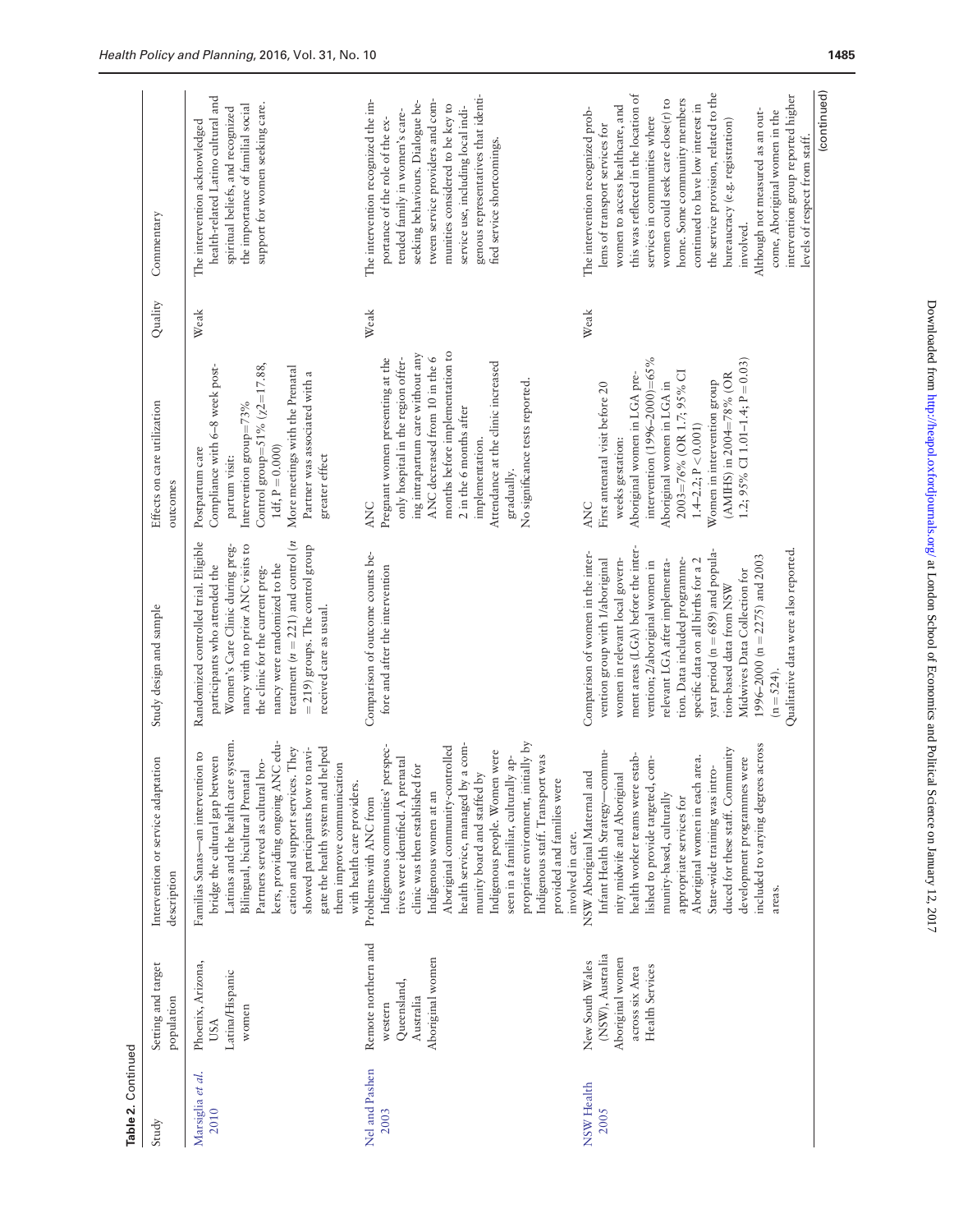| Table 2. Continued       |                                                                                                    |                                                                                                                                                                                                                                                                                                                                                                    |                                                                                                                                                                                                                                                                                                                                                                                                                                                                                                                                         |                                                                                                                                                                                                                                                                                                                                                                                                                                                                                                                                                                                                                                                 |          |                                                                                                                                                                                                                                     |
|--------------------------|----------------------------------------------------------------------------------------------------|--------------------------------------------------------------------------------------------------------------------------------------------------------------------------------------------------------------------------------------------------------------------------------------------------------------------------------------------------------------------|-----------------------------------------------------------------------------------------------------------------------------------------------------------------------------------------------------------------------------------------------------------------------------------------------------------------------------------------------------------------------------------------------------------------------------------------------------------------------------------------------------------------------------------------|-------------------------------------------------------------------------------------------------------------------------------------------------------------------------------------------------------------------------------------------------------------------------------------------------------------------------------------------------------------------------------------------------------------------------------------------------------------------------------------------------------------------------------------------------------------------------------------------------------------------------------------------------|----------|-------------------------------------------------------------------------------------------------------------------------------------------------------------------------------------------------------------------------------------|
| Study                    | Setting and target<br>population                                                                   | Intervention or service adaptation<br>description                                                                                                                                                                                                                                                                                                                  | Study design and sample                                                                                                                                                                                                                                                                                                                                                                                                                                                                                                                 | Effects on care utilization<br>outcomes                                                                                                                                                                                                                                                                                                                                                                                                                                                                                                                                                                                                         | Quality  | Commentary                                                                                                                                                                                                                          |
| Panaretto et al.<br>2005 | Aboriginal and Torres<br>Townsville, North<br>Strait Islander<br>Queensland,<br>Australia<br>women | ities produced an integrated model<br>of antenatal shared care, delivered<br>oration with indigenous commun-<br>Islander Health Service. Strategies<br>workers, continuity of care, and a<br>collab-<br>included using Aboriginal health<br>from the community-controlled<br>family friendly environment.<br>Townsville Aboriginal and<br>Mums and Babies program- | Note: a control group that did not at-<br>Comparison of women attending the<br>retrospective data for women who<br>Prospective ANC data for women<br>Mums and Babies program and a<br>included, but were not compared<br>attended TAIHS for ANC before<br>attending Townsville Aboriginal<br>on the use of ANC outcomes re-<br>tend TAIHS for ANC were also<br>$(n=456)$ were compared with<br>(TAIHS) for the intervention<br>and Islander Health Service<br>the intervention $(n = 84)$ .<br>historical control group.<br>ported here | Pregnancies with late first visit (not<br>Control group= $52.4\%$ ( $P < 0.001$ )<br>ANC visits per pregnancy, median<br>Control group= $17.9\%$ ( $P < 0.05$ )<br>Pregnancies with inadequate care<br>Control group= $3(2-6)$ P $< 0.001$<br>median (inter-quartile range):<br>Weeks of gestation at first visit,<br>Control group=14(7-22) Not<br>But significant for Townsville-<br>Intervention $group=12(8-20)$<br>Intervention $group = 7(4-10)$<br>Intervention group=19.1%<br>Intervention group= $11.0\%$<br>(inter-quartile range):<br>(not defined):<br>based only<br>significant<br>defined):<br><b>ANC</b>                         | Moderate | to be dependent on quality of com-<br>success of the intervention is likely<br>munity-service provider relation-<br>Authors conclude that longer term<br>individuals to champion the<br>ships, and the presence of<br>intervention. |
| Panaretto et al.<br>2007 | Aboriginal and Torres<br>Townsville, North<br>Strait Islander<br>Queensland,<br>Australia<br>women | Panaretto et al. 2005 for details<br>-see<br>Mums and Babies program-                                                                                                                                                                                                                                                                                              | tended TAIHS for ANC before the<br>cludes the $n = 456$ from Panaretto<br>Comparison of women attending the<br>et al. (2005) and later intervention<br>Prospective ANC data for women<br>(TAIHS) for the intervention $(n =$<br>Mums and Babies program and a<br>spective data for women who at-<br>attending Townsville Aboriginal<br>781) were compared with retro-<br>Note: the intervention group in-<br>and Islander Health Service<br>historical control group.<br>intervention ( $n = 84$ ).<br>participants                     | Pregnancies with late first visit (not<br>Control group= $17.9\%$ (P = 0.004)<br>ANC visits per pregnancy, median<br>(not defined), (Townsville-based<br>Pregnancies with inadequate care<br>Control group= $3(2-6)$ P < 0.001<br>median (inter-quartile range):<br>Weeks of gestation at first visit,<br>Control group=14(7-22) Not<br>But significant for Townsville-<br>Intervention $group=13(8-20)$<br>Intervention $group=6(4-10)$<br>Intervention group = $16.7\%$<br>Intervention group= $11.5\%$<br>Control group = $52.4\%$<br>(inter-quartile range):<br>women only)<br>(P < 0.001)<br>based only<br>significant<br>defined):<br>ANC | Weak     | evaluation considered to have led<br>to a culture of change among ser-<br>vice providers, including greater<br>staff education and better staff<br>Continuous (long-term) project<br>retention.                                     |
|                          |                                                                                                    |                                                                                                                                                                                                                                                                                                                                                                    |                                                                                                                                                                                                                                                                                                                                                                                                                                                                                                                                         |                                                                                                                                                                                                                                                                                                                                                                                                                                                                                                                                                                                                                                                 |          | (continued)                                                                                                                                                                                                                         |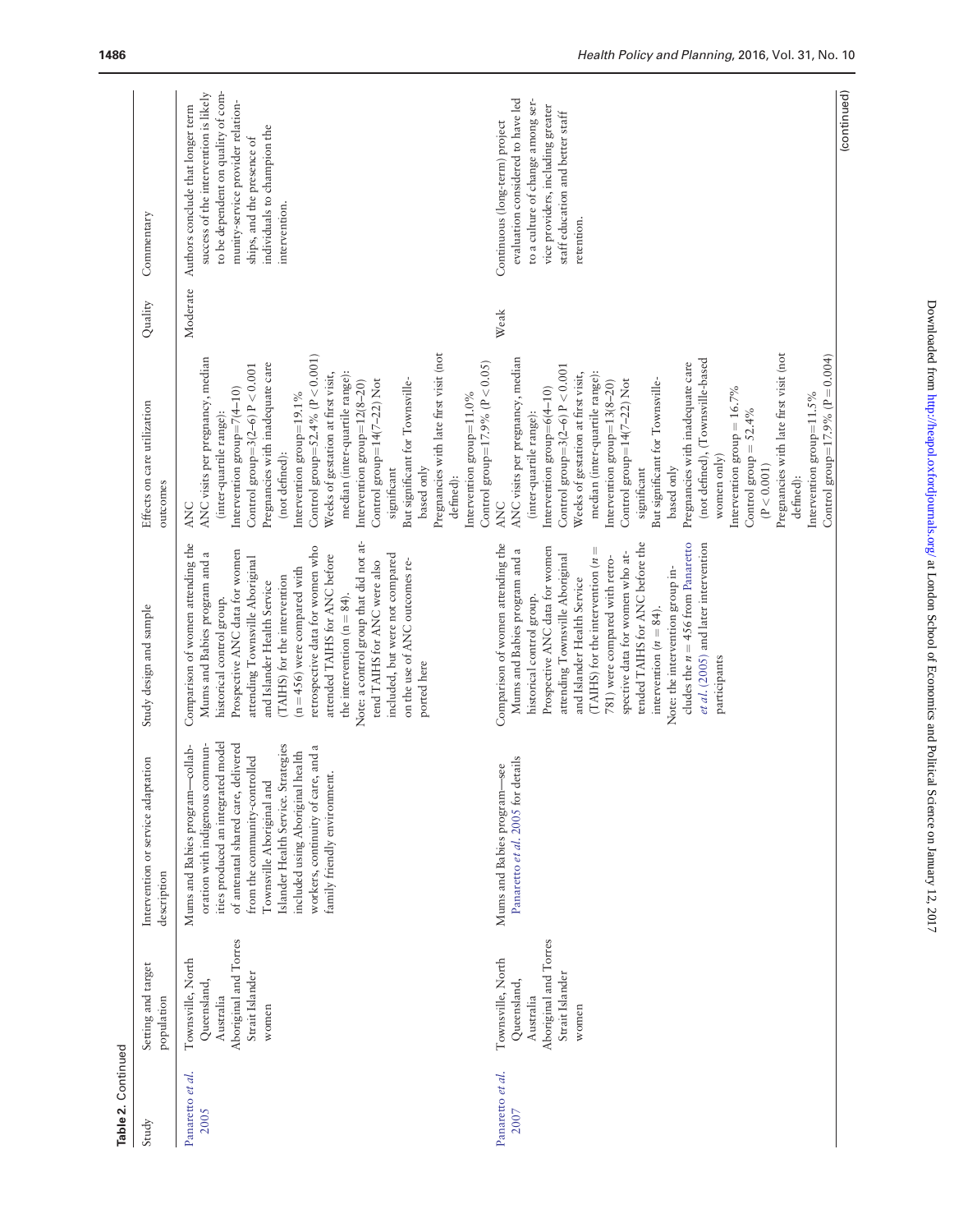| Study                                       | Setting and target<br>population                                                 | Intervention or service adaptation<br>description                                                                                                                                                                                                                                                                                                                                                                                                                                                        | Study design and sample                                                                                                                                                                                                                                                                                                                                                                                                                                                                               | Effects on care utilization<br>outcomes                                                                                                                                                                                                                                                                                                                                                                           | Quality  | Commentary                                                                                                                                                                                                                                                                                                                                                                                                                                                                                                                                        |
|---------------------------------------------|----------------------------------------------------------------------------------|----------------------------------------------------------------------------------------------------------------------------------------------------------------------------------------------------------------------------------------------------------------------------------------------------------------------------------------------------------------------------------------------------------------------------------------------------------------------------------------------------------|-------------------------------------------------------------------------------------------------------------------------------------------------------------------------------------------------------------------------------------------------------------------------------------------------------------------------------------------------------------------------------------------------------------------------------------------------------------------------------------------------------|-------------------------------------------------------------------------------------------------------------------------------------------------------------------------------------------------------------------------------------------------------------------------------------------------------------------------------------------------------------------------------------------------------------------|----------|---------------------------------------------------------------------------------------------------------------------------------------------------------------------------------------------------------------------------------------------------------------------------------------------------------------------------------------------------------------------------------------------------------------------------------------------------------------------------------------------------------------------------------------------------|
| No effect on care utilization<br>Mason 1990 | Leicestershire, UK<br>Asian women                                                | were distributed equally between<br>aged 20-45 and fluent in English<br>alongside health professionals as<br>and an Asian language—worked<br>the hospital and community set-<br>ting. The linkworkers-women<br>'facilitators' and 'interpreters',<br>Campaign-eight linkworkers<br>whilst also fulfilling an educa-<br>The Asian Mother and Baby<br>tional role.                                                                                                                                         | that did not. Women from selected<br>three groups of women who saw a<br>booking for ANC; 2/after birth; 3/<br>general practices with higher than<br>average perinatal risk were inter-<br>Comparison of outcomes between<br>linkworker and a control group<br>at the postnatal visit. The study<br>knowledge questionnaire: 1/at<br>viewed using a medical/health<br>enrolled a total of 485 Asian                                                                                                    | No difference in mean number of<br>proportion of women receiving<br>ANC by 12 weeks of gestation<br>No significant difference in the<br><b>ANC</b> visits<br>ANC                                                                                                                                                                                                                                                  | Weak     | when the cultural broker could not<br>There were problems in recruitment<br>Communication problems persisted<br>women in this setting preferred.<br>of female doctors, which Asian<br>be present at an appointment.                                                                                                                                                                                                                                                                                                                               |
| McQuestion<br>Velazquez<br>2006<br>and      | Communities in high-<br>12 of 25 departmen-<br>tos across Peru<br>risk distritos | campaign; TBAs were trained; and<br>woman-friendly, and high-quality.<br>commu-<br>(EmOC)<br>incorporated into clinical proto-<br>described). Qualitative data col-<br>and preferences also informed a<br>make<br>cols (specific features were not<br>lected on mothers' perceptions<br>multimedia Safe Motherhood<br>Local birthing practices were<br>services culturally acceptable,<br>facility staff engaged new<br>Proyeto 2000-a project to<br>emergency obstetric care<br>nity health committees. | EmOC facility was modelled, con-<br>treatment and 29 matched control<br>An endline survey with 5335 moth-<br>ditional on whether the mother's<br>EmOC facilities. The probability<br>ers in the catchment areas of 29<br>gramme, among other factors.<br>of birth at the nearest public<br>area participated in the pro-<br>women.                                                                                                                                                                    | Living in a Proyecto 2000 area had<br>tional births (coefficient 0.79; SE<br>no significant effect on institu-<br>Facility birth<br>$0.25$ ).                                                                                                                                                                                                                                                                     | Weak     | Despite the intervention including an<br>privacy or their cultural values and<br>The intervention was designed to ac-<br>vices that did not respect women's<br>ation and mistreatment of women<br>that only spoke Spanish; and, ser-<br>Child Health Insurance Program,<br>understanding of Spanish among<br>fees remained a barrier to uptake<br>clients, combined with providers<br>including: widespread discrimin-<br>knowledge a range of problems,<br>by health workers; low levels of<br>extension to the Maternal and<br>norms.           |
| Parsons and<br>Day 1992                     | Non-English speaking<br>Hackney, East<br>London, UK<br>women                     | cates interpreted and mediated be-<br>to meet the needs of non-English<br>gramme introduced at a hospital<br>The Multi-Ethnic Women's Health<br>Project-a health advocacy pro-<br>speaking women. Health advo-<br>professionals to ensure an in-<br>formed choice of health care.<br>tween service users and                                                                                                                                                                                             | the intervention; and 2/two similar<br>who received the intervention with<br>Retrospective comparison of women<br>English-speaking women who had<br>trols. Clinical data for 1000 non-<br>birth at Mothers' hospital before<br>groups from a reference hospital<br>geographical and historical con-<br>a birth at Mothers' hospital and<br>English-speaking women had a<br>(Whipps Cross) that did not re-<br>received the intervention were<br>compared with: 1/1000 non-<br>ceive the intervention. | Weeks of gestation at first booking:<br>lier at both hospitals in 1979 and<br>Mothers' Hospital=19.5% (1979),<br>But no evidence that change was<br>Women booked significantly ear-<br>in the control hospital in 1986.<br>different between the interven-<br>$Cross=17.7\%$ (1979), 16.8%<br>Non-attendance of antenatal<br>tion and control hospitals<br>18.8% (1986); Whipps<br>appointments:<br>(1986)<br>ANC | Moderate | (continued)<br>from the healthcare providers was<br>and, changes to clinical protocols.<br>changes to hospital food; a reduc-<br>The authors emphasize that the au-<br>key to the intervention, although<br>wide-reaching impacts including:<br>A major constraining factor was<br>was found. The authors suggest<br>tonomy of the health advocates<br>that the intervention had other,<br>no significant effect on care use<br>tion in racist behavior by staff;<br>the supply of female doctors to<br>meet patient preferences.<br>of services. |

Table 2. Continued

Table 2. Continued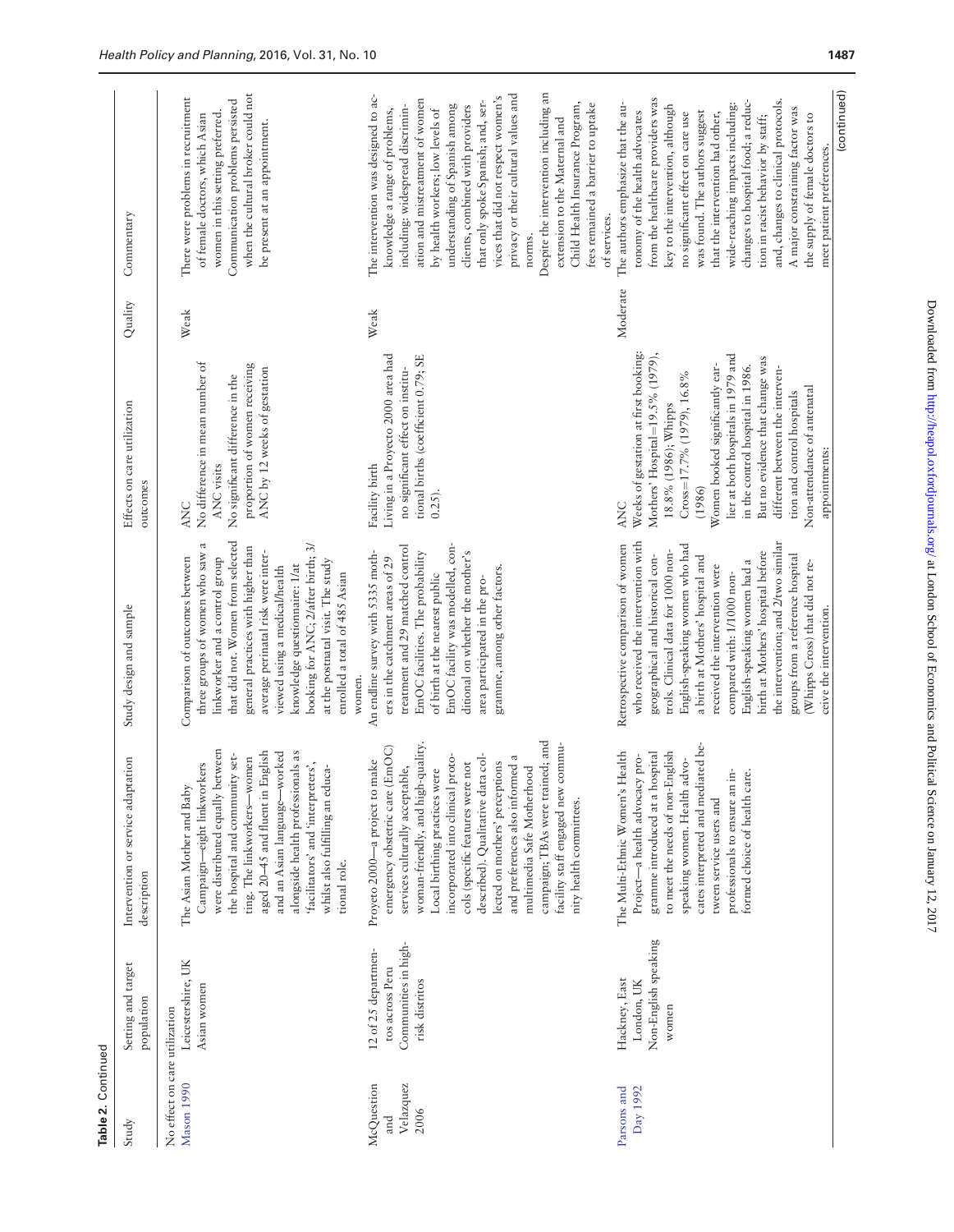| Commentary                                        | The authors identify structural issues<br>transport problems); and, provider<br>cial barriers to service use for poor<br>women; transport problems; inad-<br>that might have reduced the inter-<br>equate childcare (exacerbated by<br>vention success, including: finan-<br>It is possible that outreach services<br>might have been seen as a substi-<br>attitudes and lack of familiarity<br>tute for ANC, rather than<br>with this population.<br>supplementary.        | private transport ownership, inad-<br>Inadequate communication between<br>stream services led to some dupli-<br>women, which affected women's<br>Male partners continued to feel un-<br>comfortable with accompanying<br>Transport problems persisted (low<br>intervention services and main-<br>equate public transport).<br>cation of provision.<br>use.              |
|---------------------------------------------------|-----------------------------------------------------------------------------------------------------------------------------------------------------------------------------------------------------------------------------------------------------------------------------------------------------------------------------------------------------------------------------------------------------------------------------------------------------------------------------|-------------------------------------------------------------------------------------------------------------------------------------------------------------------------------------------------------------------------------------------------------------------------------------------------------------------------------------------------------------------------|
| Quality                                           | Moderate                                                                                                                                                                                                                                                                                                                                                                                                                                                                    | Weak                                                                                                                                                                                                                                                                                                                                                                    |
| Effects on care utilization<br>outcomes           | No statistically significant effect on<br>adequacy of initiation of ANC or<br>adequacy of the total number of<br>Mothers' Hospital= $7.2\%$ (1979),<br>ANC visits, using the Adequacy<br>Non-attendance rose slightly for<br>Whipps Cross (difference not<br>of Prenatal Care Utilization<br>$Cross=4.5\%$ (1979), $4.6\%$<br>both hospitals, more at the<br>Mothers' Hospital than at<br>index (Kotelchuk, 1994).<br>8.4% (1986); Whipps<br>significant).<br>(1986)<br>ANC | Number of ANC visits at Murri or<br>$8 + =28.1$ (Murri), $37.7$ (standard<br>5–7=23.6% (Murri), 19.7 (stand-<br>2-4=15.8% (Murri), 11.0%<br>(standard care) $(P = 0.007)$<br>hospital:<br>ard care)<br>care)<br>ANC                                                                                                                                                     |
| Study design and sample                           | who received the intervention ( $n =$<br>100) with demographically similar<br>Retrospective comparison of women<br>to the intervention ( $n = 100$ ). The<br>study county in the 2 years prior<br>study used birth certificate and<br>women who gave birth in the<br>medical record data.                                                                                                                                                                                   | Retrospective comparison of women<br>who attended the hospital's Murri<br>The study used routinely collected<br>standard care in the same hospital<br>Indigenous women who received<br>over the same period ( $n = 414$ ).<br>Qualitative and survey data were<br>Clinic for ANC ( $n = 367$ ) and<br>clinical data from obstetric<br>also reported.<br>databases.      |
| Intervention or service adaptation<br>description | The Rural Oregon Minority Prenatal<br>tion, advocacy and transportation.<br>management, and home visitation<br>bicultural outreach worker served<br>continuity of care, reduced social<br>community services. A bilingual,<br>as a cultural broker. She ensured<br>care with outreach, nursing case<br>isolation, and provided transla-<br>to facilitate access to ANC and<br>blended culturally appropriate<br>Program-a programme that                                    | midwife and Indigenous liaison of-<br>provide services to Aboriginal and<br>women in rural and remote areas,<br>Murri clinic-an antenatal clinic es-<br>tablished in a tertiary hospital to<br>Services included an Indigenous<br>welcome, provided support for<br>ficers, who helped families feel<br>and served as cultural brokers.<br>Torres Strait Islander women. |
| Setting and target<br>population                  | Mexican-American<br>Rural Oregon, USA<br>women at risk of<br>Low-income, rural<br>poor pregnancy<br>outcomes                                                                                                                                                                                                                                                                                                                                                                | Aboriginal and Torres<br>Brisbane, Australia<br>Strait Islander<br>women                                                                                                                                                                                                                                                                                                |
| Study                                             | Thompson et al.<br>1998                                                                                                                                                                                                                                                                                                                                                                                                                                                     | Negative effect on care utilization<br>Kildea et al.<br>2012                                                                                                                                                                                                                                                                                                            |

Table 2. Continued<br>Study<br>Study Table 2. Continued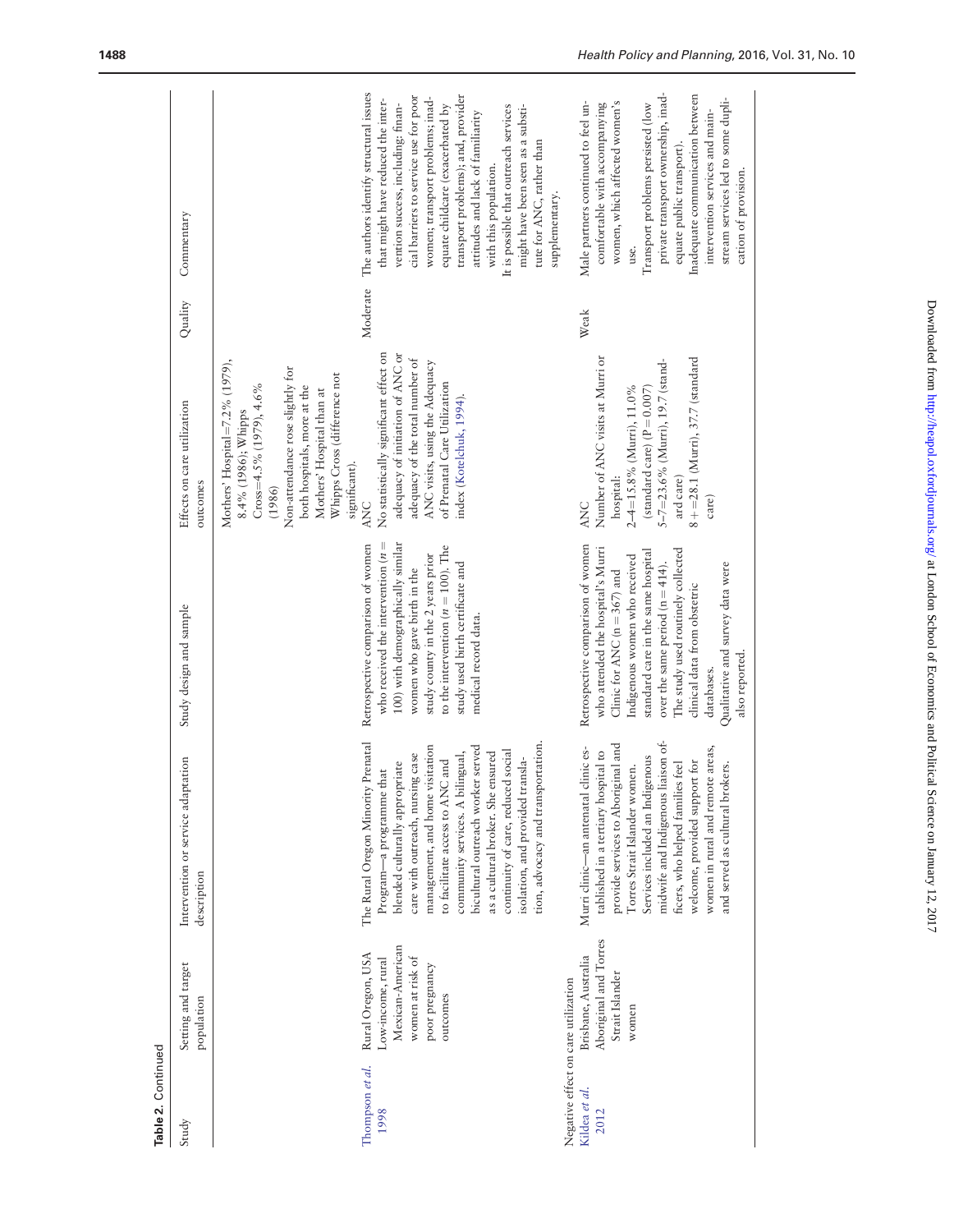workers could easily replicate the 'very cost-effective' intervention ([Marsiglia](#page-13-0) et al. 2010).

#### Study design and quality

[Table 2](#page-5-0) presents a summary of study designs and quality. Only one study used an experimental design [\(Marsiglia](#page-13-0) et al. 2010). All others used various forms of observational designs. By far the most common type of design was a comparison of outcomes between women who received the intervention and controls, largely using retrospective data from birth certificates or service/clinical records. Controls in these studies included target populations before the intervention ([Parsons and Day 1992](#page-13-0); [Thompson](#page-13-0) et al. 1998; [NSW Health 2005;](#page-13-0) [Panaretto](#page-13-0) et al. 2005, [2007](#page-13-0)) or contemporary controls matched on certain characteristics, who received standard services [\(Julnes](#page-13-0) et al. [1994;](#page-13-0) [Jewell and Russell 2000;](#page-13-0) Jan et al. [2004](#page-13-0); [Kildea](#page-13-0) et al. 2012). The latter were essentially types of retrospective cohort studies. Overall the quality of evidence for determining impact was weak. Four studies were assessed to be of moderate quality and all others of weak quality.

#### Intervention impact

[Table 2](#page-5-0) presents a summary of intervention effects on uptake of skilled maternity care services. Eight of 12 studies reported improve-ments in use and/or timing of initiation of ANC [\(Julnes](#page-13-0) et al. 1994; [Jewell and Russell 2000](#page-13-0); [Nel and Pashen 2003;](#page-13-0) Jan [et al.](#page-13-0) 2004; [NSW Health 2005;](#page-13-0) [Bilenko](#page-12-0) et al. 2007; [Panaretto](#page-13-0) et al. 2005, [2007\)](#page-13-0). One of three studies reported increases in birth at a health facility (Julnes [et al.](#page-13-0) 1994; [McQuestion and Velasquez 2006;](#page-13-0) [Gabrysch](#page-13-0) et al. 2009). The one study that considered postpartum care reported a positive effect [\(Marsiglia](#page-13-0) et al. 2010). Two studies that reported improvements did not report significance tests ([Nel](#page-13-0) [and Pashen 2003;](#page-13-0) [Gabrysch](#page-13-0) et al. 2009). Only two studies that reported positive effects were assessed to be of moderate quality ([Panaretto](#page-13-0) et al. 2005; [Marsiglia](#page-13-0) et al. 2010).

Studies reporting positive effects encompassed four of five interventions with Aboriginal populations in Australia, all of which reported greater use and/or earlier initiation of ANC in the intervention group ([Nel and Pashen 2003](#page-13-0); Jan [et al.](#page-13-0) 2004; [NSW](#page-13-0) [Health 2005](#page-13-0); [Panaretto](#page-13-0) et al. 2005, [2007\)](#page-13-0). These interventions were often delivered through separate, tailored services, and combined multiple strategies. Core strategies included Indigenous staff; community control and/or participation; a community setting and/or outreach; and a culturally friendly setting and service.

Three of four interventions in the USA also reported positive effects: two on use and timing of ANC and the other on use of postpartum care [\(Julnes](#page-13-0) et al. 1994; [Jewell and Russell 2000](#page-13-0); [Marsiglia](#page-13-0) et al. [2010\)](#page-13-0). All three used lay or para-professional staff who shared cultural characteristics and/or language with the target population and who provided a range of educational and support services within an outreach model. In various ways, they acted as a link between service providers and users. An intervention in Israel to establish a local maternal and child health clinic in a desert area, staffed by an Arabic-speaking Bedouin public health nurse increased the percentage of women receiving ANC but did not lead to earlier initiation of care [\(Bilenko](#page-12-0) et al. 2007). Finally, a new model for care at birth in Peru saw a substantial increase in facility birth [\(Gabrysch](#page-13-0) et al. [2009](#page-13-0)).

Four studies reported no significant effects on care utilization ([Mason 1990](#page-13-0); [Parsons and Day 1992](#page-13-0); [Thompson](#page-13-0) et al. 1998; [McQuestion and Velasquez 2006](#page-13-0)), of which two were assessed to be of moderate quality [\(Parsons and Day 1992](#page-13-0); [Thompson](#page-13-0) et al. 1998).

One study in Australia also reported a negative effect on number of ANC visits, albeit positive effects on other maternal and newborn outcomes not addressed in this review [\(Kildea](#page-13-0) et al. 2012). Two early interventions from the UK that showed no impact on ANC outcomes used link-workers ([Mason 1990\)](#page-13-0) or health advocates ([Parsons and Day 1992\)](#page-13-0) to interpret and mediate between service providers and users. A programme in the USA that used a bilingual, bicultural outreach worker showed no effect on adequacy of ANC despite sharing characteristics with other interventions from the USA that demonstrated positive effects ([Thompson](#page-13-0) et al. 1998). An intervention in Peru that sought to make emergency obstetric care services culturally acceptable showed no effect on facility birth, but little specific detail was provided on the service adaptations that took place [\(McQuestion and Velasquez 2006](#page-13-0)). Across these studies, authors highlighted study design issues and low statistical power as potential explanations for finding no impact. They also highlighted that interventions may not have surmounted all factors affecting uptake, such as poor communication; mistrust and negative attitudes between service providers and users ([Mason 1990;](#page-13-0) [Thompson](#page-13-0) et al. [1998;](#page-13-0) [McQuestion and Velasquez 2006\)](#page-13-0); poor communication be-tween hospital and community-based providers ([Kildea](#page-13-0) et al. 2012); and financial and transport barriers [\(Thompson](#page-13-0) et al. 1998).

#### **Discussion**

The studies reviewed suggest that interventions to provide culturally appropriate maternity care services largely have positive effects on use of skilled maternity care. Limitations of the evidence currently available, however, prevent definitive conclusions on modes of delivery of similar interventions and on what works during pregnancy, for birth or in the postpartum period with different types of cultural groups in different contexts.

A substantial number of interventions has been implemented across world regions to address cultural factors affecting use of maternity care services ([Coast](#page-13-0) et al. 2014), but few have been evaluated with designs that can demonstrate their impact on use of services. Evidence in this review is clustered within a small number of countries. Evidence from LMICs is notably lacking. Although we found 54 items from LMICs in the precursory mapping [\(Coast](#page-13-0) *et al.* 2014), only two of the 14 intervention studies that met inclusion criteria for this review were conducted in LMICs. In particular, despite much recent work in Latin America to develop intercultural approaches to improve Indigenous populations' access to maternity care services, we identified only two studies with designs to measure impact. While studies of intercultural approaches have provided useful lessons for their further development [\(Nurena 2009](#page-13-0); [Tucker](#page-13-0) et al. [2013;](#page-13-0) [van Dijk](#page-13-0) et al. 2013), future studies should also use designs that allow evaluation of their impact. Even studies on high-income countries (HICs) were clustered predominantly in Australia and the USA, with a focus on specific populations in these countries. Given the urgency of relatively poor maternal and newborn health outcomes among many minority and migrant groups in HICs [\(Karl-](#page-13-0)[Trummer](#page-13-0) et al. 2006; [Wasserman](#page-13-0) et al. 2007), the current lack of intervention studies deserves urgent attention.

Because most of the included studies focus on ANC outcomes, evidence of impact is particularly limited for care at birth and after birth. It is unclear why the focus is largely on pregnancy. There is also no measure or discussion of whether the increase in ANC use leads to increased use of skilled care at birth or if women are satisfied with the service. The limited focus on postpartum care is noteworthy given that low uptake of postpartum care is a widespread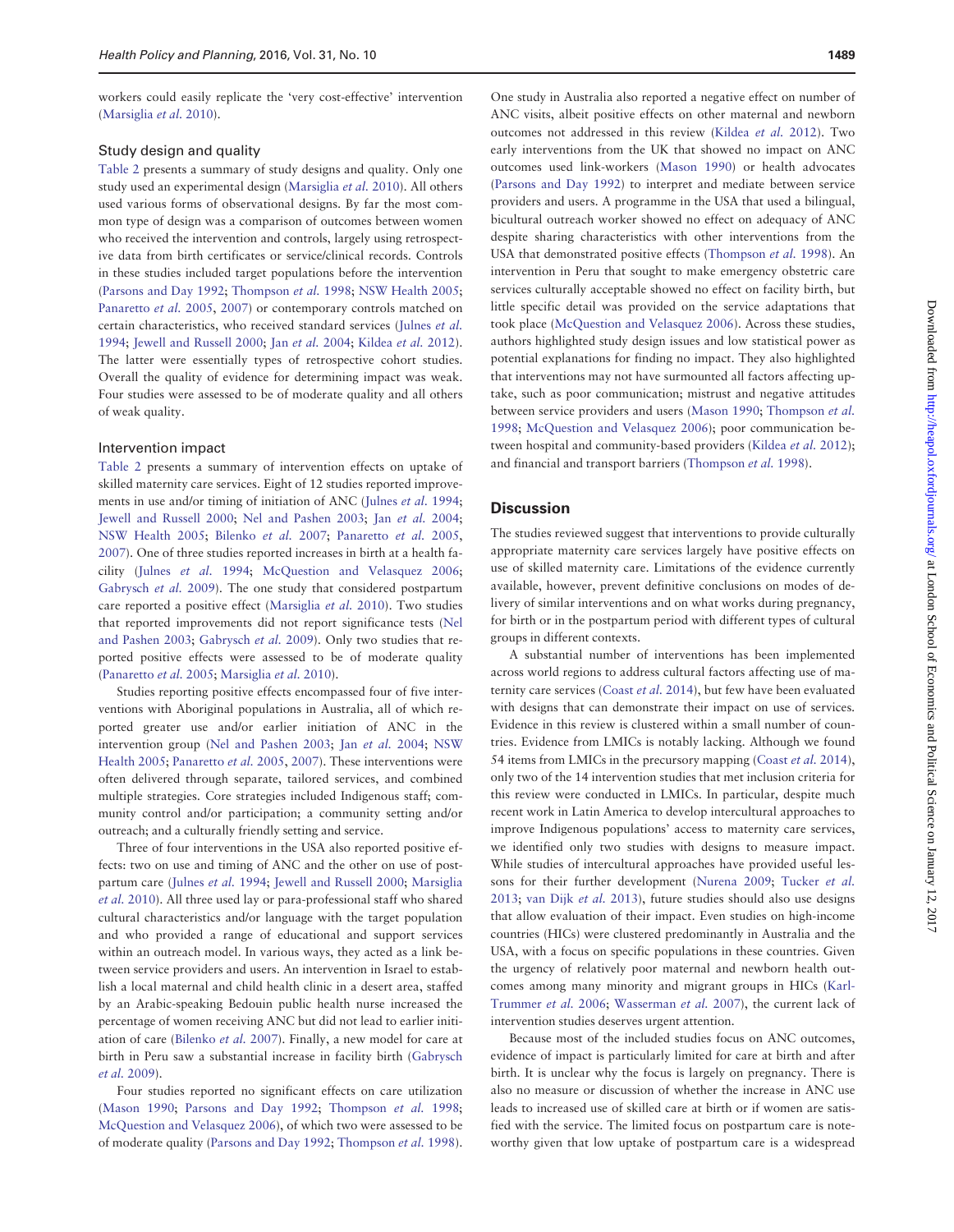<span id="page-12-0"></span>problem. In sum, the scope of the evidence on impact across the continuum of maternity care is currently limited.

The EPHPP tool for quantitative studies looks at different domains to assess the quality of a study, including selection bias, study design, confounders, blinding, data collection methods, withdrawals and drop-outs. Most studies were determined to be of low quality, and we are aware of the potential biases arising from the study designs. In order to determine the effectiveness of interventions in terms of their contribution to achieving the desired outcomes, future studies should seek to employ more robust designs and reduce biases through randomization and/or more robust control of confounding factors. Several evaluations were done retrospectively, taking advantage of local databases, clinical records and registers. However, designing evaluations into the intervention from the outset provides more control in achieving optimal study designs.

Interventions to provide culturally appropriate maternity services are by nature context-specific. Yet, there are certainly elements that would benefit from better definition and standardization so that they contribute to a body of evidence rather than a disparate collection of studies. This would help to determine the effectiveness of these interventions. It seems that bodies of evidence are developing for interventions with specific populations in some countries or world regions, notably Australia and parts of Latin America ([Wasserman](#page-13-0) et al. 2007; [Castro 2012;](#page-13-0) [Kildea and Van Wagner](#page-13-0) [2012;](#page-13-0) [Jongen](#page-13-0) et al. 2014). Yet, intervention studies from many other countries that have documented the impact of cultural factors on use of care are disconnected. This is perhaps unsurprising given the challenging process of collating papers on interventions that have addressed cultural factors in maternity care services [\(Coast](#page-13-0) et al. [2014\)](#page-13-0). This review, as well as other recent reviews for interventions in specific contexts [\(Kildea and Van Wagner 2012](#page-13-0); [Jongen](#page-13-0) et al. [2014\)](#page-13-0), provides a starting point for such efforts. Researchers should be clear on the research question, determine an optimal study design, seek to define the intervention and its context carefully, standardize outcome measurements while allowing local contextualization, and document important process issues ([WHO](#page-13-0) [2015b](#page-13-0)).

Limitations of this review are acknowledged. In brief, culture is a complex, elusive concept that is inconsistently defined in the literature, and is susceptible to over-generalization. This issue is compounded by poor reporting, where authors do not always describe carefully what they seek to address or how they address it [\(Coast](#page-13-0) et al. [2014\)](#page-13-0). Both issues posed challenges during the screening process. Second, publication bias is a possibility. Third, it is possible that we missed some relevant literature, most likely grey or non-English-language literature, despite extensive efforts to uncover such evidence through expert recommendations. Literature reviews of interventions in Australia [\(Kildea and Van Wagner 2012](#page-13-0)) indicate that evaluations of such interventions may sometimes be documented only within in-service or programme reports that are less likely to be uncovered by database searches or even expert suggestions. Our global focus meant that we were unable to follow-up on such avenues in each country to the extent possible in more contextfocused reviews, such as Kildea et al. [\(2012\).](#page-13-0) Further, while we included eligible French and Spanish items that we found, and employed a variety of search methods, the possibility that we missed some relevant non-English literature is higher. Although we included items in Spanish, it is possible that some relevant work from Latin America was not uncovered because of biases in database and online inclusion.

In sum, the combination of overall weak evidence for determining impact; diverse interventions with multiple measures; and

heterogeneous but limited coverage of populations and settings constrains our ability to conclude what interventions—or elements of them—work (or not). Nevertheless, this review reveals that most studies of interventions to provide culturally appropriate maternity care services have demonstrated positive effects. Moreover, they lend tentative support to some intervention elements that have been highlighted fairly consistently within the current evidence base. In particular, the review and the broader literature confirm that cultural factors are often not the sole factor affecting minority populations' use of maternity care services. Broader social, economic, geographical and political factors interacted with cultural factors to affect targeted populations' access to services in included studies ([Bohren](#page-13-0) et al. 2014). These factors should be considered and, where appropriate or possible, addressed within and/or alongside interventions to provide culturally appropriate services. As Jan et al. [\(2004\)](#page-13-0) stated, 'With a service of this nature, it is often not possible to provide care in isolation from the social problems in which many of the women live'. The depth of context-specific information included in the fifteen studies was highly variable, but across a range of settings, lack of transport (Israel, Australia, USA), financing (USA, Peru) and need for support for childcare (Israel, Australia) are highlighted by authors to explain additional barriers to use of skilled maternity care. Language, and the implications for woman-provider communication, was an almost universal issue across the studies, with the exception of studies from Australia.

The highly constrained evidence base on the effectiveness of interventions in LMICs, particularly outside of Latin America, reflects that whilst issues of culture are being recognized by programmes and researchers as being important, interventions that explicitly incorporate issues of culture are not being evaluated. We surmise that in settings where minimum standards of skilled maternity care are unavailable, the evidence base emphasis continues to focus on the supply side of technical care provision. Demand-side interventions tend to focus on more easily measurable sociodemographic characteristics such as education, age or wealth. Without evidence that demonstrates the centrality of culture to women's demand for, and use of skilled maternity care, the policy and provision gap will persist.

Finally, it is notable that principles espoused in these studies of interventions to make services culturally appropriate share many characteristics with recent shifts in maternal health policy discourse more generally. Woman- and family friendly environments, respect for culture, and emphasis on respectful interpersonal interaction overlap in many ways with the principles of respectful and humanized care that should be available universally to all women ([Langer](#page-13-0) et al. 2013; [Windau-Melmer 2013](#page-13-0)).

#### Acknowledgements

This work was funded by the Norwegian Agency for Development Cooperation, the United States Agency for International Development and the  $H4+$  Canada grant. The funders had no role in study design, data collection and analysis, decision to publish, or preparation of the manuscript.

Conflict of interest statement. None declared.

#### References

- Anderson LM, Scrimshaw SC, Fullilove MT, Fielding JE, Normand J. 2003. Culturally competent healthcare systems. A systematic review. American Journal of Preventive Medicine 24: 68–79.
- Bilenko N, Hammel R, Belmaker I. 2007. Utilization of antenatal care services by a semi-nomadic Bedouin Arab population: evaluation of the impact of a